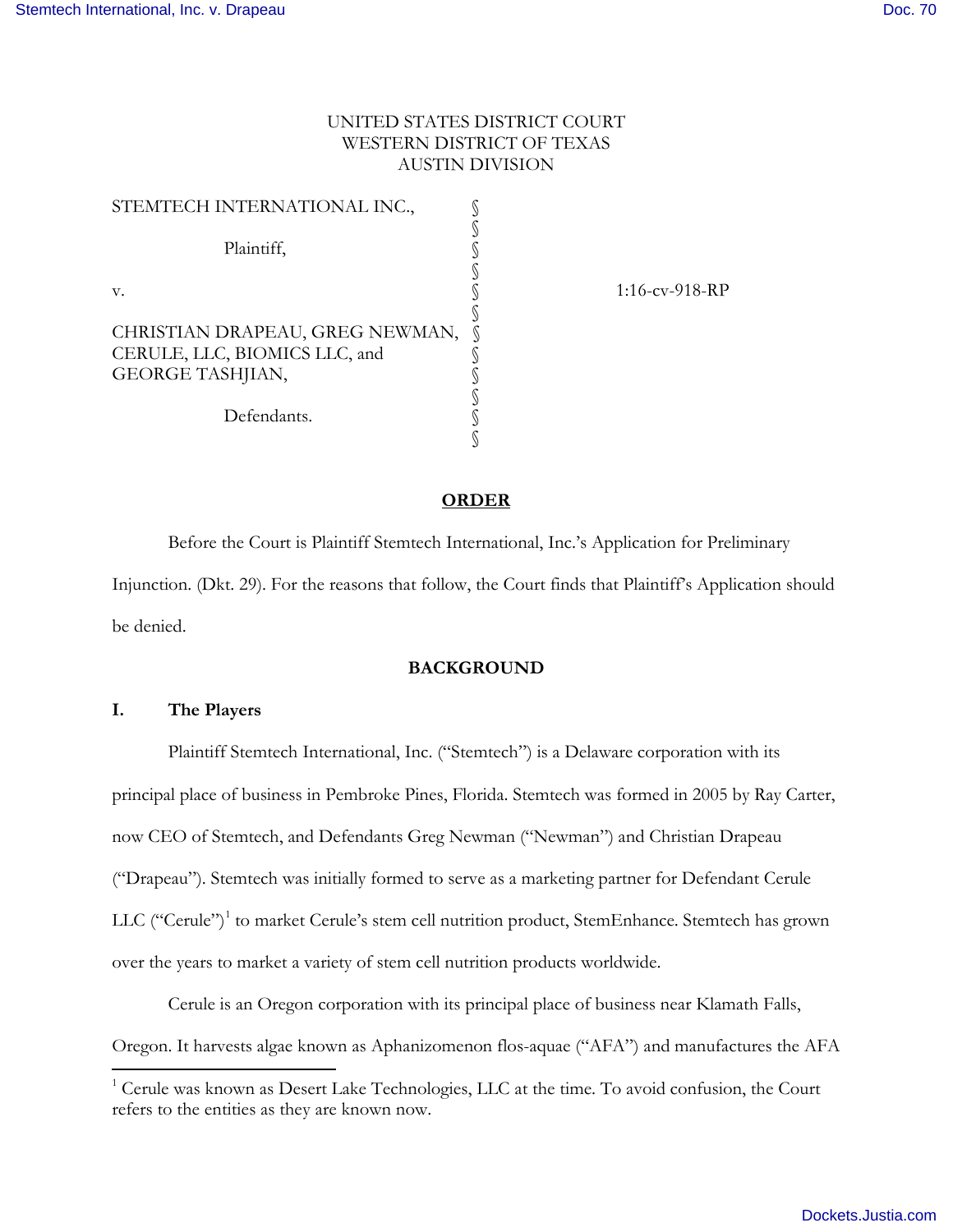extracts which make up its StemEnhance product. Cerule was Stemtech's sole source of StemEnhance and was a key Stemtech supplier between 2005 and 2016. Cerule recently launched a slate of stem cell nutrition products that compete with Stemtech's.

Drapeau has served as the Chief Science Officer of Cerule since around July 2016. Prior to 2005, he had served as Cerule's Director of Research and Development and was largely responsible for the development of StemEnhance. After co-founding Stemtech, he served as that company's Chief Science Officer and led research efforts and the development of new stem cell nutrition products. His employment contract expired as of July 2015 and he thereafter worked for Stemtech as an independent contractor. Until March 2016, Drapeau also served on Stemtech's board of directors. Drapeau continues to be a major shareholder of Stemtech, with forty-three percent of the company's stock.

Defendant Biomics LLC ("Biomics") is a limited liability company organized under the laws of the State of Texas and is headquartered in Austin, Texas. Drapeau formed Biomics on March 22, 2016, the day before he resigned from Stemtech's board of directors. The Complaint says little about Biomics, other than alleging that it was formed to compete with Stemtech and that it has trademarked "Mesenkine" for use with an ingredient used in Cerule's competing products and "StemAloe" for use with an additional stem cell nutrition product.

Newman is the CEO of Cerule. He is another co-founder of Stemtech, along with Drapeau and Ray Carter, with Carter being the majority shareholder (50.2%) and CEO of Stemtech. He is a resident of Klamath Falls, Oregon.

Defendant George Tashjian was Stemtech's Director of IT. In July 2016, Tashjian left Stemtech for Cerule. The Application for Preliminary Injunction says almost nothing about him, and the proposed order does not mention him at all. Stemtech's Reply in support of its Application for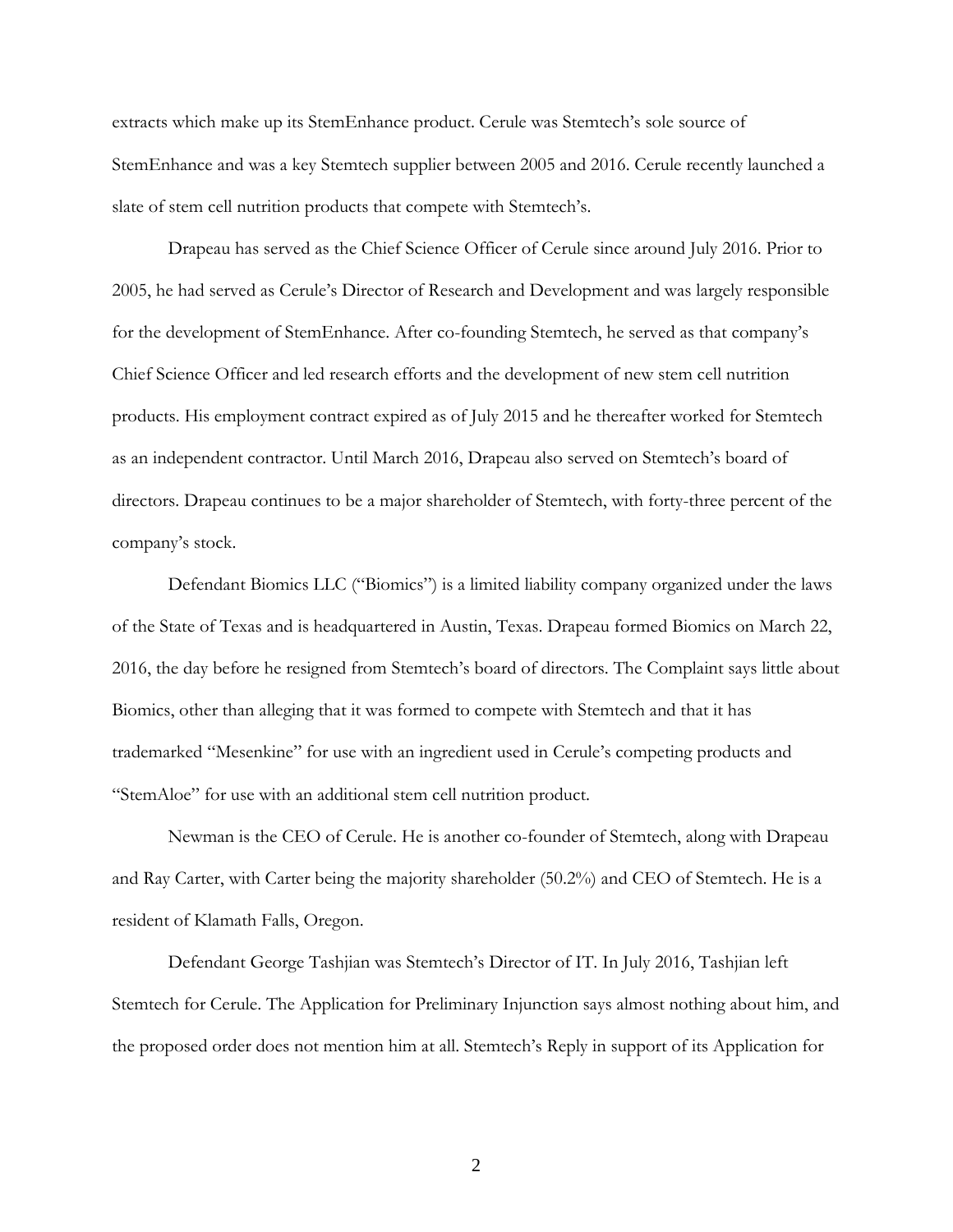Preliminary Injunction suggests that the injunction is sought against Drapeau and Cerule only. (Reply, Dkt. 54, at 5 n.3). Tashjian is a resident of San Clemente, California.

# **II. The Scene**

In 2005, Stemtech was founded by Carter, Drapeau, and Newman. Drapeau and Newman were then affiliated with Cerule as the Director of Research and Development and CEO, respectively. Stemtech was originally envisioned as a company that would market StemEnhance, Cerule's algae extract that purportedly supports adult stem cell function. Originally based in Oregon, Carter decided to move the company to Orange County, California, in 2006. Stemtech takes the form of a multi-level marketing business, known colloquially as "pyramid schemes." Independent contractors—or "Independent Business Partners," as Stemtech calls them—promote and sell Stemtech's products in exchange for commission and perhaps other compensation. Stemtech also incentivizes each distributor to build "downlines" by sponsoring new Independent Business Partners in order to grow the business. Stemtech now has about 30,000 distributors worldwide.

Early on, Stemtech and Cerule entered into a Manufacturing, License, and Supply Agreement (the "License Agreement"), under which Cerule agreed not to sell or market StemEnhance to anyone but Stemtech. Cerule further agreed that Stemtech's marketing concepts, customer lists, and lists of distributors would be intellectual property belonging to Stemtech. As part of the agreement, Stemtech paid Cerule a licensing fee of \$1.5 million. Until recently, Cerule's sales of StemEnhance to Stemtech constituted 70% of Cerule's revenue.

Since Stemtech's inception, Ray Carter has served as the corporation's CEO. He also serves on its board of directors and is, at least now, the owner of 50.2% of its stock. Drapeau also joined Stemtech as an employee at some time and served as its Chief Science Officer. Over the course of his employment, Drapeau led Stemtech in developing and launching a variety of stem cell nutrition products.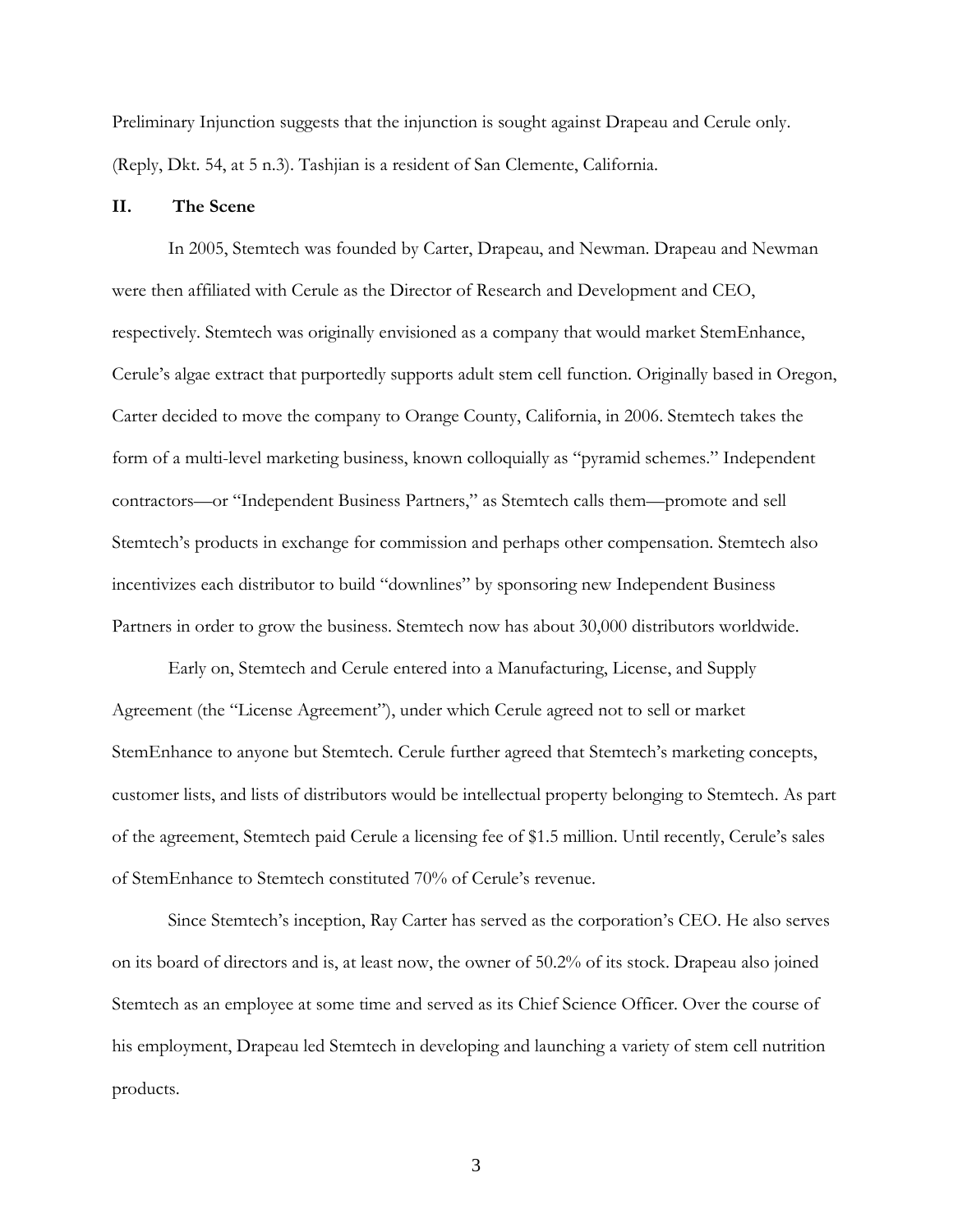Drapeau signed several agreements with the Company while at Stemtech. Of those produced in this litigation, the first is a Stockholder Agreement, dated June 2007. It outlines certain rights and restrictions with respect to the parties' shares in the company. The Stockholder Agreement was amended one month later by a Buy Sell Agreement. This latter agreement imposed restrictions on the transfer of shares by shareholders and granted rights of first refusal to the company and the nontransferring shareholder. It also included non-compete and non-disparagement clauses that remain in effect until one year after Drapeau sells his shares. In May 2011, Drapeau signed an Employee Proprietary Information and Inventions Agreement (the "Inventions Agreement"). It included a non-disclosure clause and an agreement that Drapeau would assign all inventions made during his employment to Stemtech. It also included an agreement that Drapeau would return all company devices to the company when he left his employment.

The final two agreements are an Executive Employment Agreement and an Amended Buy Sell Agreement, both dated July 1, [2](#page-3-0)012.<sup>2</sup> The Executive Employment Agreement outlined Drapeau's responsibilities and compensation. It included non-compete and non-disparagement clauses that remained in effect until one year after the expiration of the contract. It also included an arbitration clause. The Amended Buy Sell Agreement had many of the same covenants as the prior Buy Sell Agreement, including the non-compete and non-disparagement clauses, though it made further arrangements related to the rights of the parties' spouses. The Amended Agreement provided that it replaced the June 2007 Stockholder Agreement in its entirety.

#### **III. The Drama**

 $\overline{a}$ 

The relationship between Carter and Drapeau, the two driving forces behind Stemtech, was strained from very early on. The acrimony first began with Carter's decision to relocate Stemtech

<span id="page-3-0"></span> $2^2$  The parties presented evidence at an evidentiary hearing suggesting that the agreements were not in fact executed on July 1, 2012. The Court finds it unnecessary to make explicit findings as to when each was in fact signed.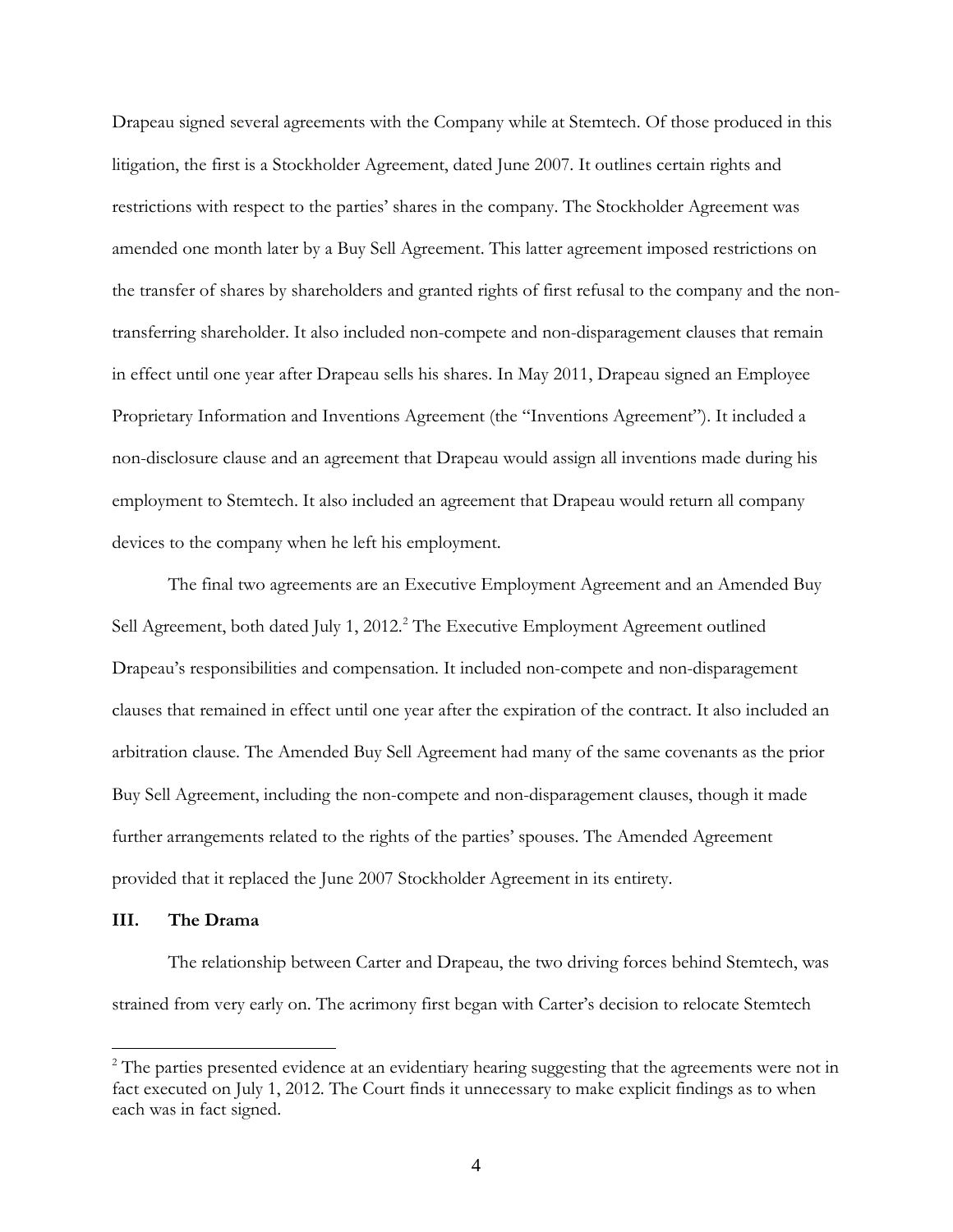from Oregon to California. It appears to be motivated in large part by Drapeau's disagreements with Carter's management style and Drapeau's feeling that Carter—the majority shareholder, CEO, and one-third of the board of directors—would not take his opinion into account when making major corporate decisions. The tension was only exacerbated by Stemtech's financial difficulties, which began around 2012. Carter asserted in his deposition that the problems were caused by Cerule's failure to produce enough StemEnhance for Stemtech to fulfill all of its orders. Stemtech negotiated a payment agreement with Howard Newman, then CEO of Cerule and father of Defendant Greg Newman. However, this agreement was rescinded in 2014 and led to Stemtech again falling behind in making payments to Cerule.

By 2015, it seemed clear that Drapeau was on his way out at Stemtech. He allowed his employment contract to expire in July 2015, after which time he states that he assumed independent contractor status.<sup>[3](#page-4-0)</sup> Efforts to draft a new agreement, which was to include a modified non-compete clause, failed.<sup>[4](#page-4-1)</sup> Drapeau stated in his deposition that he began making plans to leave Stemtech and form a competing company in 2015. Aware of his non-compete clause, which purported to be active for a year following the expiration of his employment agreement, he decided to continue working for Stemtech until the end of June 2016. News that Drapeau was planning to exit the company and form a competing company began reaching Carter in 2016. Carter alleges that he heard from certain independent distributors that they had been approached by certain Stemtech executives who hinted at their intention to follow Drapeau to a new company. Stemtech alleges that these executives impliedly solicited the distributors to join them. According to Stemtech, the executives would also

<span id="page-4-0"></span><sup>&</sup>lt;sup>3</sup> Stemtech maintains that Drapeau was still an employee of Stemtech at this time. It produced evidence that Drapeau was still classified as an employee for tax purposes. Putting aside whether Drapeau was an employee as a matter of law, Stemtech did not argue that his employment contract remained in effect after July 2015.

<span id="page-4-1"></span><sup>&</sup>lt;sup>4</sup> Stemtech pointed to an email exchange between Drapeau and Carter in which the two discussed a non-compete provision that was to be included in a new contract. It has not been shown that a valid and enforceable contract has resulted from this exchange.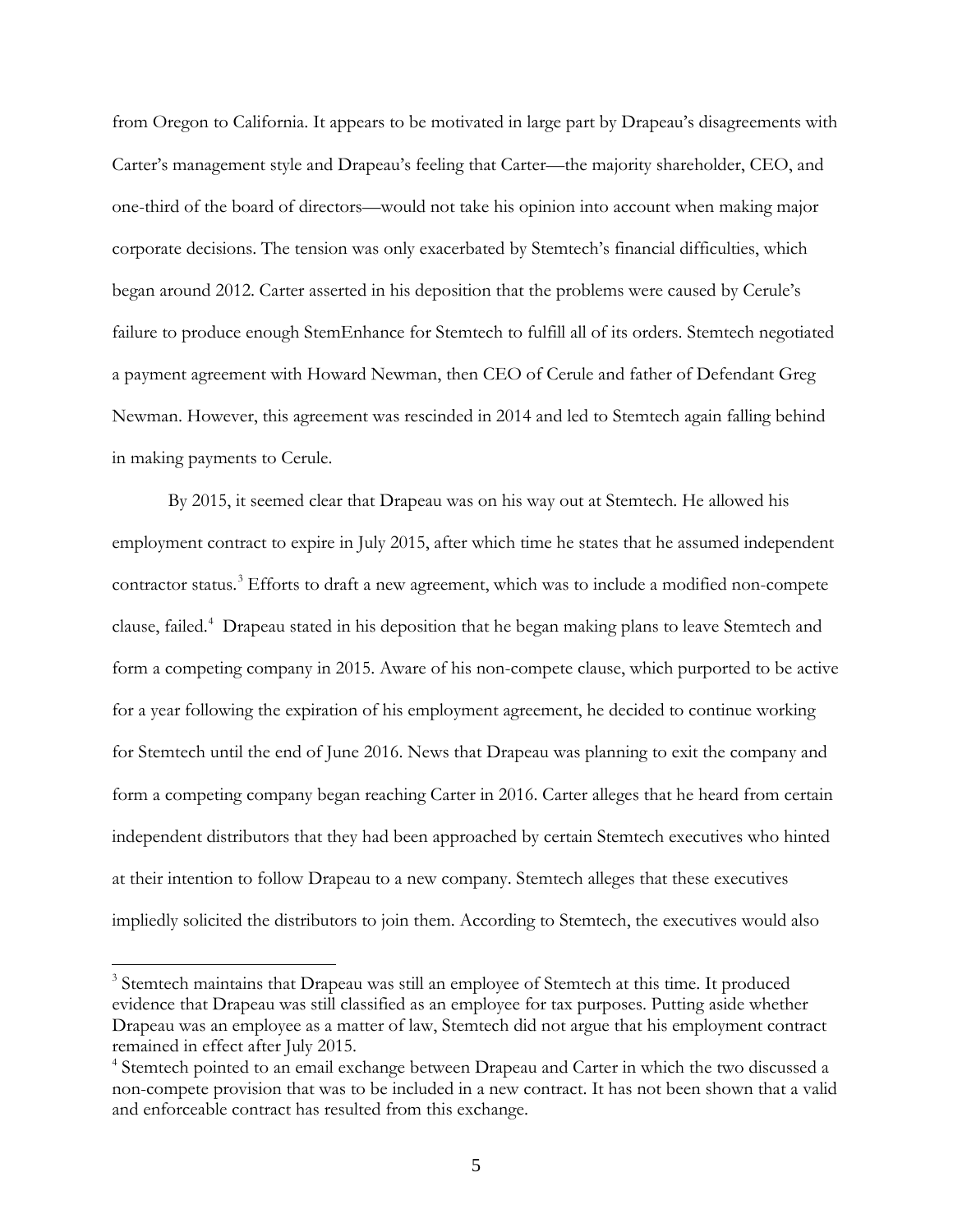disclose that Stemtech had been cut off by key suppliers for failure to pay for goods, was in default on its loans, and owed other money to a judgment creditor.

In March 2016, Drapeau announced his resignation and offered to stay at Stemtech until July 1, 2016. Carter decided that it would be harmful to the company to have Drapeau continue to work until July and decided that Drapeau would work only through March. Drapeau apparently retained his company laptop after leaving. He asserted that he kept the computer so that Stemtech would return personal items he left in his office and reimburse him for around \$4,000 in company expenses. According to Stemtech, the laptop is a treasure trove of trade secrets, but Drapeau insists he has accessed it only once to delete personal financial information. At the hearing on Plaintiff's Application, Drapeau gave the computer to Stemtech in exchange for a check.

Around the time of Drapeau's departure, Cerule provided Stemtech with a notice that it would cancel the License Agreement if Stemtech did not cure its default in payment within 90 days. In May 2016, Carter sent Cerule a letter indicating that it would no longer use Cerule's StemEnhance in its products and would not pay Cerule the amount owed. Cerule then sued Stemtech in Oregon for breach of contract that same month and ultimately terminated the License Agreement in June.<sup>[5](#page-5-0)</sup>

Since leaving Stemtech, Drapeau formed his company, Biomics LLC, in June 2016. He insists is only a vehicle for his consulting activities and only markets products in the Middle East, where Stemtech has no operations. He has also trademarked the term "Mesenkine" for use with a stem cell nutrition ingredient and licensed the term to Cerule for use with a product that competes with Stemtech's. He began association with Cerule to develop a line of products that would replace the revenue lost from Stemtech's decision to drop StemEnhance from their products. This meant, of course, that both Stemtech's products and Cerule's products would compete in the stem cell nutrition market. Drapeau would also host conference calls and presentations promoting Cerule's

<span id="page-5-0"></span><sup>5</sup> *See Cerule v. Stemtech*, No. 1:16-cv-873 (D. Or. 2016).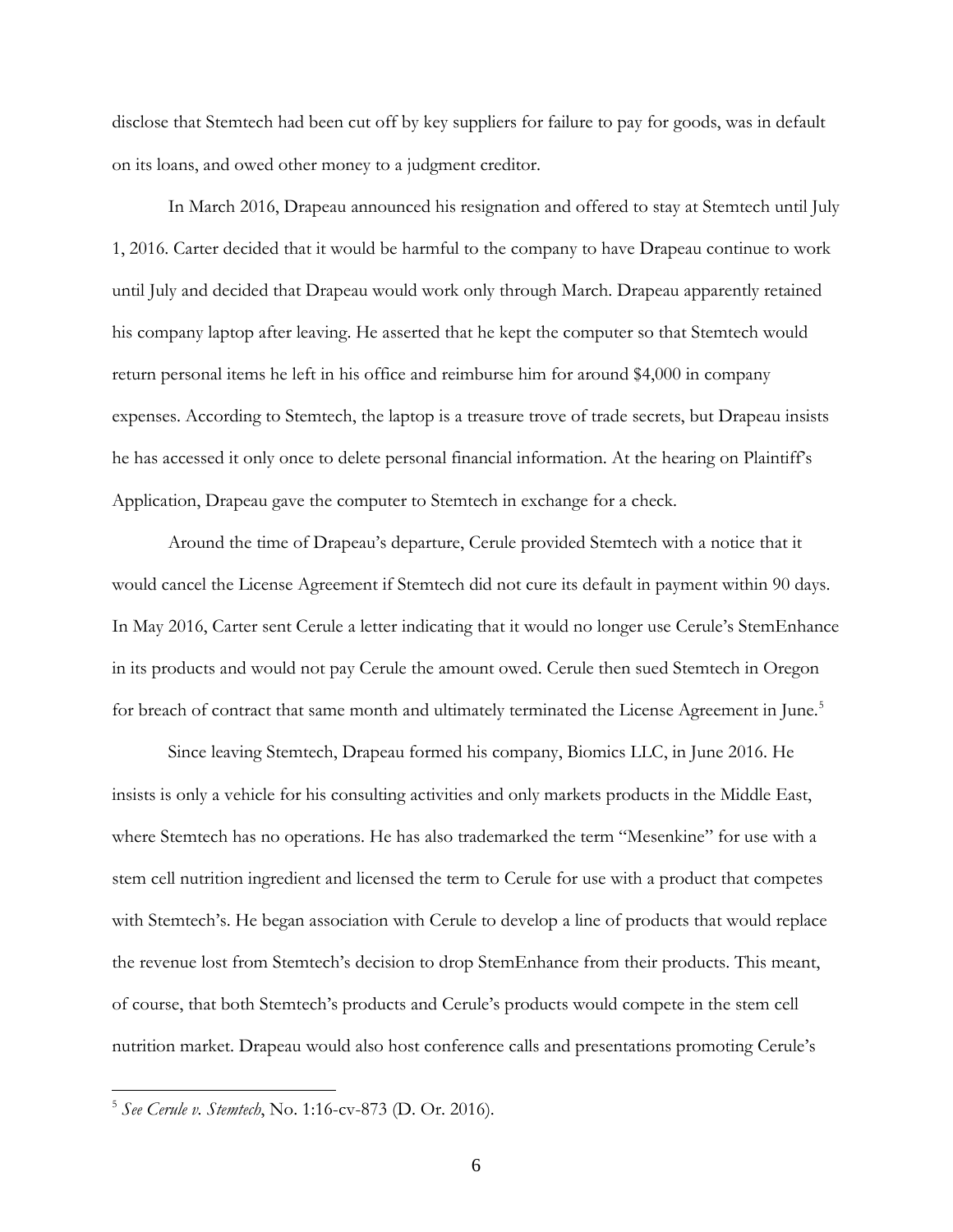new products. When doing so, Drapeau would allegedly state that Stemtech's products are no longer effective without StemEnhance and that Stemtech was being poorly managed and might not be around much longer. Allegedly due to these activities and other solicitation on Drapeau's part, executives and distributors began leaving Stemtech for Cerule.

Aside from the loss of distributors and other employees, Stemtech alleges that the activities of Cerule and Drapeau have caused it a host of other problems. For example, Stemtech alleges that the Defendants have solicited Stemtech's suppliers to stop doing business with it. However, Carter testified in his deposition that Stemtech had been cut off from some of these suppliers for failure to make payments. Stemtech alleges that Cerule and Drapeau are responsible for its bank raising the interest rates on Stemtech's loans. However, Carter's deposition testimony reveals that the higher rate was part of a renegotiation that Stemtech requested because it could not make its loan payments. Stemtech also blames the Defendants for its credit card processor's placing a hold on Stemtech's credit card income until it built up a \$300,000 reserve. At his deposition, Carter acknowledged that the lawyer for a \$1.6 million judgment creditor contacted its processor and informed them of the judgment. He is certain, though, that someone associated with Defendants must have revealed the identity of the processor to the lawyer. These allegations form the basis of Stemtech's tortious interference claims.

#### **IV. The Cast Party**

Stemtech filed this lawsuit on July 27, 2016. It filed an emergency application for a temporary restraining order on September 1, 2016. This Court denied the application because Stemtech had shown neither a likelihood of success on the merits nor irreparable injury, and had not complied with the notice certification requirements of Federal Rule of Civil Procedure 65. (See Dkt. 11). Stemtech now moves for a preliminary injunction.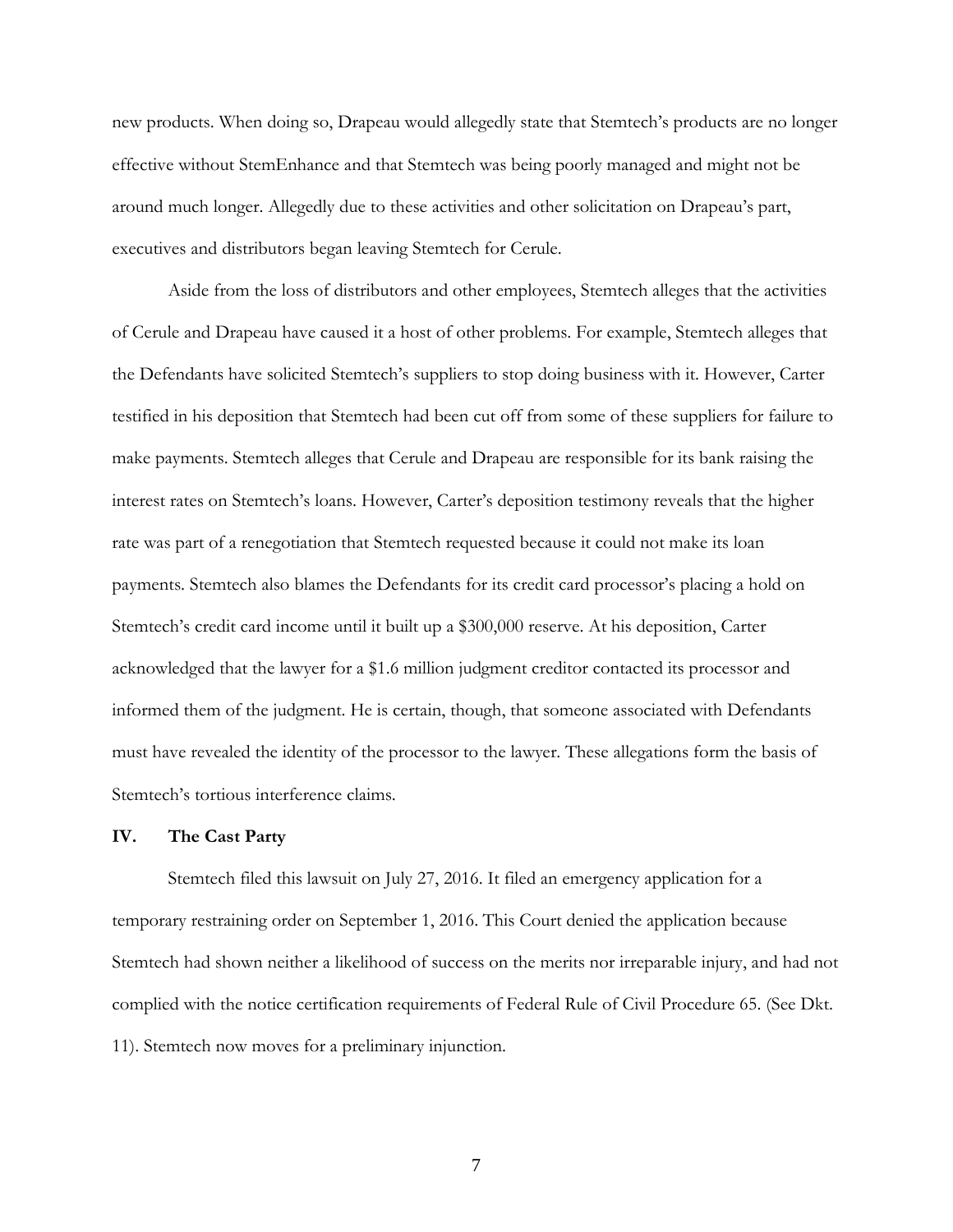Though the Second Amended Complaint asserts twelve claims against the Defendants, only three form the basis of Stemtech's Application for Preliminary Injunction.<sup>[6](#page-7-0)</sup> These are (1) breach of contract; (2) misappropriation of trade secrets; and (3) tortious interference with contract.

# **LEGAL STANDARD**

A preliminary injunction is an extraordinary remedy and the decision to grant a preliminary injunction is to be treated as the exception rather than the rule. *Valley v. Rapides Parish Sch. Bd.*, 118 F.3d 1047, 1050 (5th Cir. 1997). "A plaintiff seeking a preliminary injunction must establish that he is likely to succeed on the merits, that he is likely to suffer irreparable harm in the absence of preliminary relief, that the balance of equities tips in his favor, and that an injunction is in the public interest." *Winter v. Nat. Res. Def. Council, Inc.*, 555 U.S. 7, 20 (2008). The party seeking injunctive relief must "carr[y] the burden of persuasion on all four requirements." *PCI Transp. Inc. v. Western R.R. Co.*, 418 F.3d 535, 545 (5th Cir. 2005). "However, even when a movant established each of the four requirements described above, the decision whether to grant or deny a preliminary injunction remains within the Court's discretion[.]" *Sirius Comput. Sols. v. Sparks*, 138 F. Supp. 3d 821, 836 (W.D. Tex. 2015).

## **DISCUSSION**

### **I. Breach of Contract**

 $\overline{a}$ 

There are two parts to Stemtech's breach of contract claim against Drapeau: (1) competition and  $(2)$  non-disclosure.<sup>[7](#page-7-1)</sup>

<span id="page-7-0"></span><sup>&</sup>lt;sup>6</sup> Stemtech's Application for Preliminary Injunction also urged claims under the Computer Fraud and Abuse Act, 18 U.S.C. § 1030. However, these claims were not discussed at the hearing on Plaintiff's Application, and the court understands them to be resolved by Drapeau's return of Stemtech's computer, at least as far as they concern preliminary injunctive relief. Accordingly, the Court does not address those claims here.

<span id="page-7-1"></span> $<sup>7</sup>$  Originally, Stemtech pressed claims for breach of contract on the basis of Drapeau's failure to get</sup> permission to publish an article and assign an invention to Stemtech as well as his failure to return Stemtech property after ending his employment. Stemtech indicated that it was withdrawing its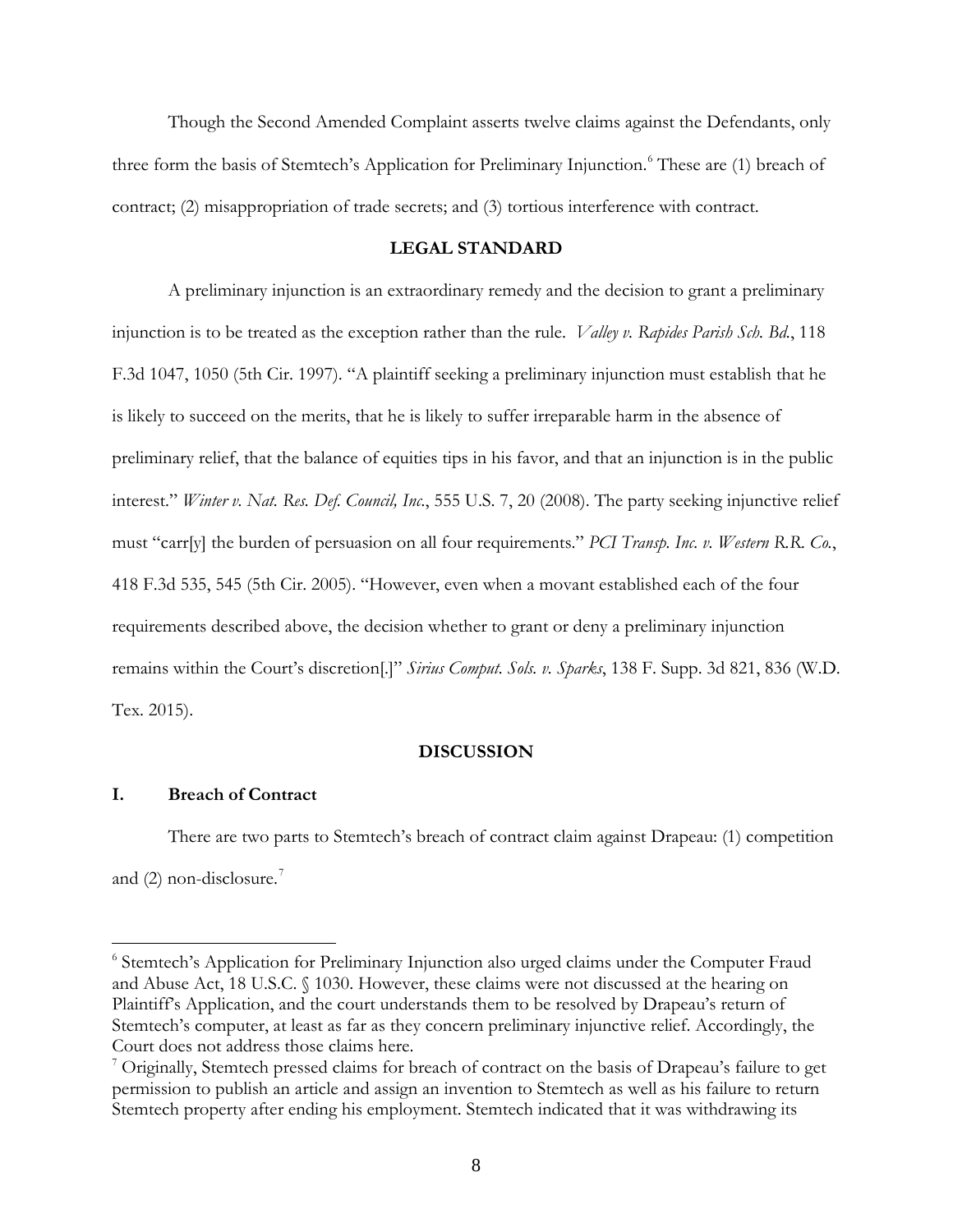# **A. Competition**

Stemtech argues that Drapeau's competitive activity is a breach of the non-competition clause in the Amended Buy Sell Agreement he signed in 2012 (the "Buy Sell Agreement"). That agreement provides that:

Each Stockholder agrees that so long as this Agreement shall remain in effect and for a period of one (1) year following any termination of this Agreement [by agreement, transfer of shares, dissolution of the company, or simultaneous death of the stockholders], such Stockholder shall not either directly or indirectly, and will not permit any entity which is controlled by such Stockholder to either directly or indirectly, participate in, assist, aid or advise in any way, any competitive business or enterprise that competes with [Stemtech's stem cell nutritional products] in [any country in which Stemtech receives revenues from the sale of such products].

(Buy Sell Agreement, Dkt. 29-6, at 9). Stemtech alleges that Drapeau has violated this contract through his trademarking names for stem cell nutrition ingredients following his departure from Stemtech and by working with Cerule to develop stem cell nutrition products.

Drapeau remains a Stemtech stockholder and does not argue that the Buy Sell Agreement is no longer in effect. He also acknowledges that the products he develops for Cerule compete with Stemtech's products in relevant markets. However, he argues that the Buy Sell Agreement is governed by California law, which generally holds non-competition clauses invalid. *See* Cal. Bus. & Prof. Code § 16600 ("Every contract by which anyone is restrained from engaging in a lawful profession, trade or business of any kind is to that extent void."). As this argument is disputed by Stemtech, it is necessary to analyze which state's law governs the Buy Sell Agreement.

# **1. Governing Law**

 $\overline{a}$ 

 A federal court sitting in diversity determines the applicable law through use of the forum's choice of law rules. *Benchmark Elec., Inc. v. JM Huber Corp.*, 343 F.3d 719, 726 (5th Cir. 2003). "Under Texas choice-of-law rules governing contracts . . . we look to the Restatement (Second) of Conflict

arguments concerning publishing and assignment. The Court also understands that Stemtech no longer pursues injunctive relief for the return of the computer.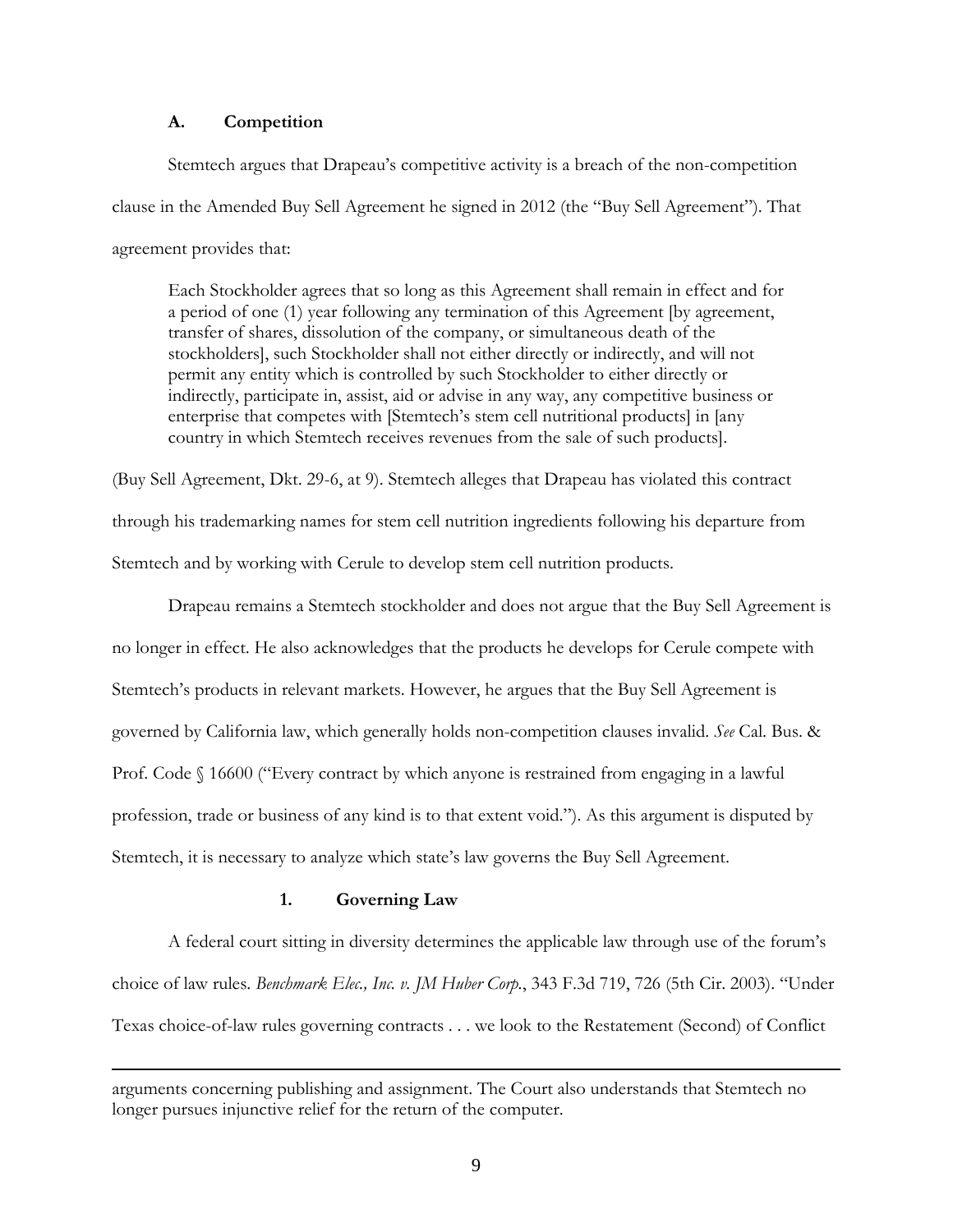of Laws." *Sonat Expl. Co. v. Cudd Pressure Control, Inc.*, 271 S.W.3d 228, 231 (Tex. 2008). In the absence of a choice-of-law provisions, "[t]he rights and duties of the parties . . . are determined by the local law of the state which . . . has the most significant relationship to the transaction and the parties under the principles stated in § 6 [of the Restatement]." Restatement (Second) of Conflict of Laws  $$188(1)$ .

Section six of the Restatement offers several factors for courts to consider. These include, among others, the relevant policies of the forum state and other interested states and the relative interests of those states in the determination of the particular issue; the protection of justified expectations; the basic policies underlying the particular field of law; and the certainty, predictability and uniformity of results. *Id.* § 6. In evaluating these factors, the court must consider the place of contracting, the place of negotiation of the contract, the place of performance, the location of the subject matter of the contract, and the domicile, residence, nationality, place of incorporation and place of business of the parties. *Id.* § 188(2). Even when the contract contains a choice of law provision, a different state's law may be applied if that state has a more significant relationship to the parties and transaction, a materially greater interest than the resolution of the issue, and applying the chosen law would contravene the fundamental policy of that state. *Chesapeake Operating, Inc. v. Nabors Drilling USA, Inc.*, 84 S.W.3d 163 (Tex. App. 2002).

Defendants provide several facts to support their argument that California law should apply. For example, Stemtech was headquartered in California when the relevant Buy Sell Agreement was executed. It was entered into by Drapeau on behalf of the CJ Drapeau Trust in California in 2012, when Drapeau also lived in California. The Agreement itself references California probate and community property law. It also provides that, should the parties fail to agree on an arbitrator to settle valuation disputes, an arbitrator will be appointed by the presiding judge of the Superior Court for Orange County, California. Stemtech, on the other hand, argues that Delaware law should apply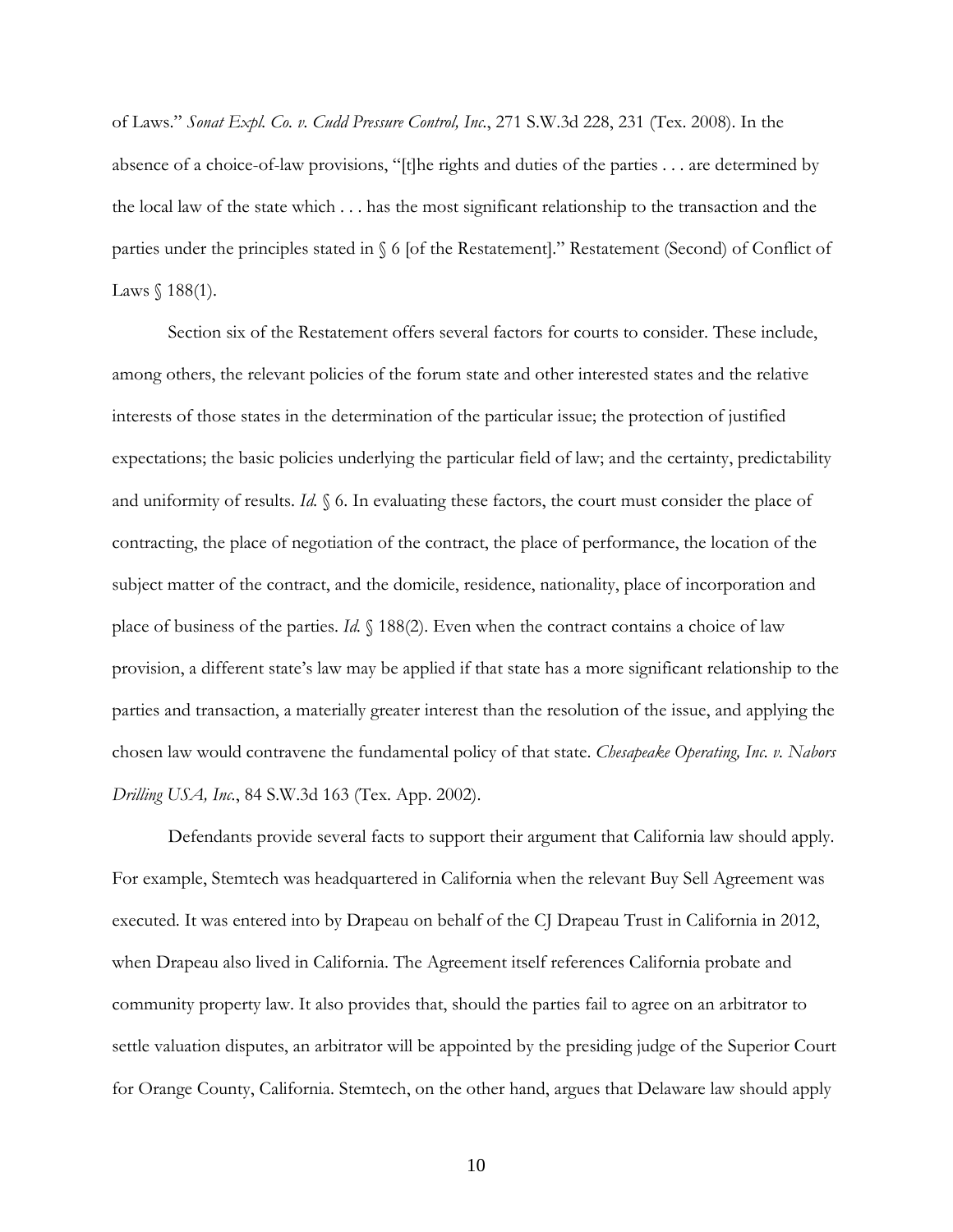because it is a Delaware corporation and that the Buy Sell Agreement implicates the relationship and obligations shared among the corporation and its shareholders.<sup>[8](#page-10-0)</sup>

Most of the Restatement factors favor the application of California law. There is no dispute that the contract was negotiated and executed in California. The parties do not discuss the place of performance, but this factor also favors California law. The Buy Sell Agreement imposed obligations respecting the other shareholders and the corporation upon the transfer of shares. As Drapeau, Carter, and Stemtech were all based in California when the agreement was made, performance necessarily implicated California at that time. Further, Stemtech has cited Delaware *cases* that enforce non-compete agreements, but none of these cases evince a Delaware *policy* in favor of enforcing non-competition agreements that might counteract California's "settled public policy in favor of open competition." *See Hill Medical Corp. v. Wycoff*, 86 Cal. App. 4th 895, 900 (Cal. Ct. App. 2001). Even more, while Delaware does enforce agreements against *employees* to protect employers from damages, it is not clear whether Delaware would also enforce such agreements against active corporate *shareholders*. [9](#page-10-1) Unlike employees, shareholders are not agents of the corporation and usually owe no fiduciary duties to the corporation. *Ivanhoe Partners v. Newmont Mining Corp.*, 535 A.2d 1334, 1344 (Del. 1987).<sup>[10](#page-10-2)</sup>

<span id="page-10-0"></span><sup>&</sup>lt;sup>8</sup> Alternatively, Stemtech argues for the application of the laws of Florida, where Stemtech is now based, or the laws of Texas, where Drapeau is now domiciled. However, the parties moved to those jurisdictions after the contract was executed, and there is no other evidence that those states had any connection to the transaction. The laws of those states are therefore inapplicable. *Sonat*, 271 S.W.3d at 236 ("[C]ontracts should be governed by the law the parties had in mind when the contract was made . . . .").

<span id="page-10-1"></span><sup>&</sup>lt;sup>9</sup> Concededly, Drapeau was also an employee when he executed the Buy Sell Agreement. However, his employment agreement contained its own non-compete clause which has by now expired. The only non-compete obligation remaining arises solely from his status as a shareholder.

<span id="page-10-2"></span> $10$  Stemtech argues that the non-compete is necessary because Drapeau is privy to confidential information about Stemtech by virtue of his status as a shareholder. At the same time, Stemtech has chosen not to exercise its option to repurchase Drapeau's shares, which would prevent him from obtaining confidential information at any shareholder meetings Stemtech might have. (*See* Buy Sell Agreement, Dkt. 29-6, at 6).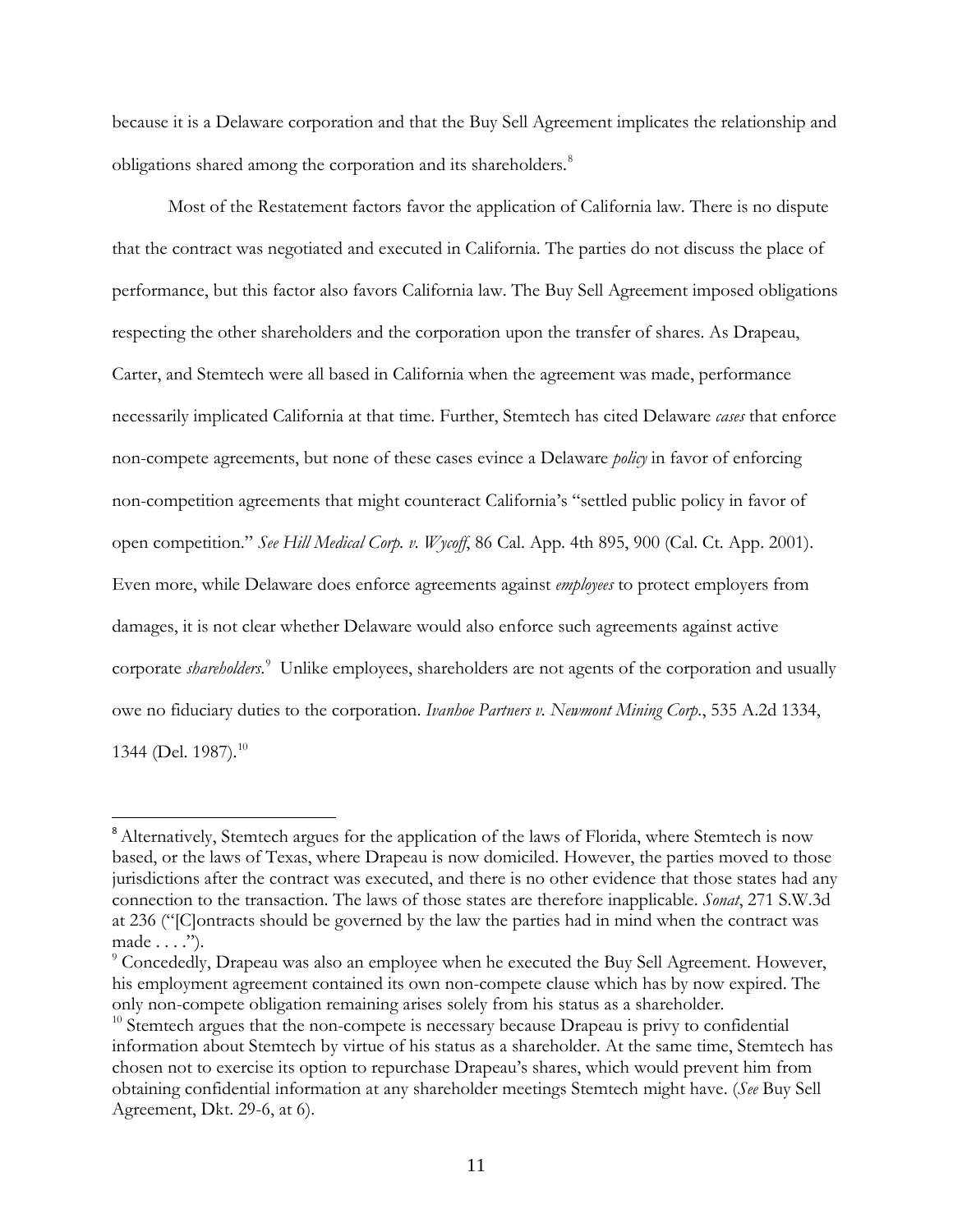Certain other factors are more neutral. For example, the ease of application of the governing law does not favor either side, as a Texas court is no more at ease applying California's laws than Delaware's. The expectations of the parties also favor neither side. On the one hand, the Buy Sell Agreement did replace a contract that expressly designated Delaware law to govern it. On the other hand, all relevant parties were located in California at the time of the agreement, Drapeau concurrently signed an Executive Employment Agreement governed by California law, and the Buy Sell Agreement also borrows from California law.<sup>[11](#page-11-0)</sup> Additionally, the parties clearly intended that the Buy Sell Agreement should completely replace the Stockholder Agreement and did not again provide for the application of Delaware law. As most factors point to California and the others are neutral, the Court finds that California law should apply.

Stemtech makes a number of arguments against the application of California law, but none carries the day. For example, Stemtech points out that the Buy Sell Agreement was intended as an amendment and restatement of the Stockholder Agreement Signed in June 2007. That Stockholder Agreement expressly chose Delaware law to govern it. (Stockholder Agreement, Dkt. 54-5, at 18). Stemtech argues that Buy Sell Agreement did not, among the provisions it changed, alter the choice of law provision. This argument fails because, although the Buy Sell Agreement contains no election of governing law, it does provide that it "replaces and amends in its entirety the June StemTech Stockholders Agreement." (Buy Sell Agreement, Dkt. 29-6, at 13) (emphasis added). This provision clearly nullifies the choice of law provision in the Stockholder Agreement.

<span id="page-11-0"></span><sup>&</sup>lt;sup>11</sup> At the hearing on this matter, Stemtech argued that the provision for California law in one section of the Agreement suggests that the parties did not believe California law governed the whole contract. The Court might agree if the parties had in fact made an election of law to govern the section. The reference at issue here, however, merely specifies how discrete terms should be defined. The defining of discrete terms is not necessarily relevant to the ultimate determination of governing law. For example, a contract defining the term "spouse" by reference to Texas law might tell us whether the term encompasses a common-law husband. It does not tell us whether extrinsic evidence is admissible to show an ambiguity as to the identity of the spouse—a separate question of contract law concerning the same term that could as easily be determined by another state's law.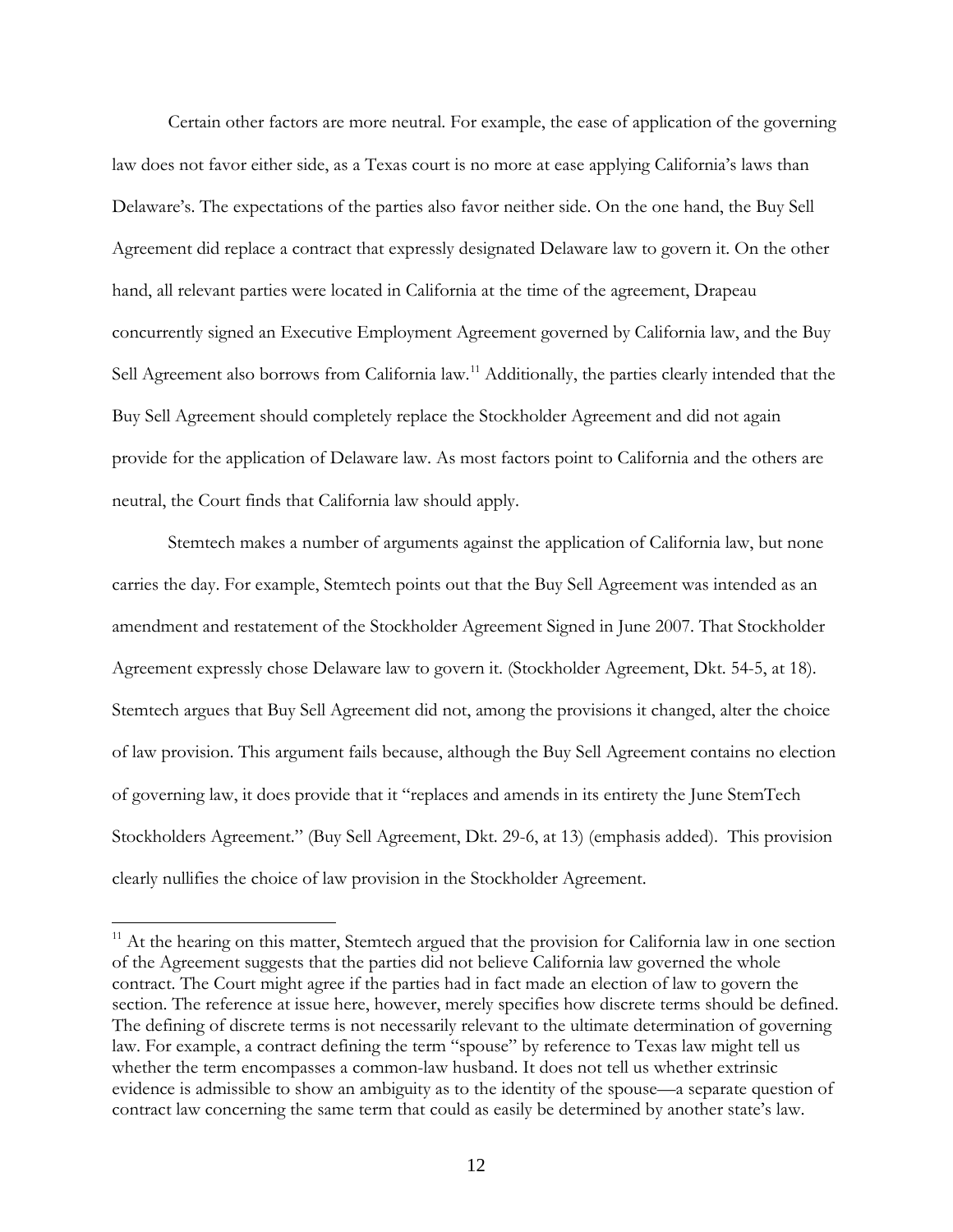Next, Stemtech argues that the Buy Sell Agreement, as a restatement of the Stockholder Agreement, concerns the rights and duties of the stockholders amongst themselves and with respect to the corporation. Thus, according to Stemtech, the laws of Delaware, the state of incorporation, should apply. Stemtech relies on *Weber v. PACT XPP Technologies, AG*, to support its argument. 811 F.3d 758 (5th Cir. 2016). That case is distinguishable. The contract at issue there was a Germanlanguage contract concerning the compensation of an executive of a German corporation for his performance on the corporation's supervisory board. *Id.* at 772. The contract also contemplated the jurisdiction of German courts to resolve disputes. *Id.* The Court found that the contract implicated important issues of German corporate law and policy and otherwise held that the balance of factors favored Germany. At issue here is a contract negotiated and executed in California, the jurisdiction in which the corporation was headquartered. In contrast to the Stockholder Agreement, which included provisions concerning the voting of shares and irrevocable proxies—which naturally implicate Delaware corporate law—the Buy Sell Agreement concerned only restraints on the transfer of the parties' shares, which are their personal property. It does not, for example, concern the rights and responsibilities share ownership entails vis-à-vis the internal management of the corporation. As the *Weber* court found it important that the contract there was in German and contemplated the jurisdiction of German courts, this Court likewise finds it relevant that the Agreement here references California law and contemplates that the resolution of disputes may involve the California courts. (Buy Sell Agreement, Dkt. 29-6, at 10 ("[I]f the parties cannot agree upon an appraiser, then the appraiser shall be named by an arbitrator designed [sic] by the presiding judge of the Superior Court in Orange County, California.")).

Stemtech also relies on *Askanase v. Fatjo* for its argument that the Buy Sell Agreement concerns internal corporate affairs that should be governed by Delaware law. 130 F.3d 657 (5th Cir. 1997). However, the Court there held that "the place of incorporation does not decide necessarily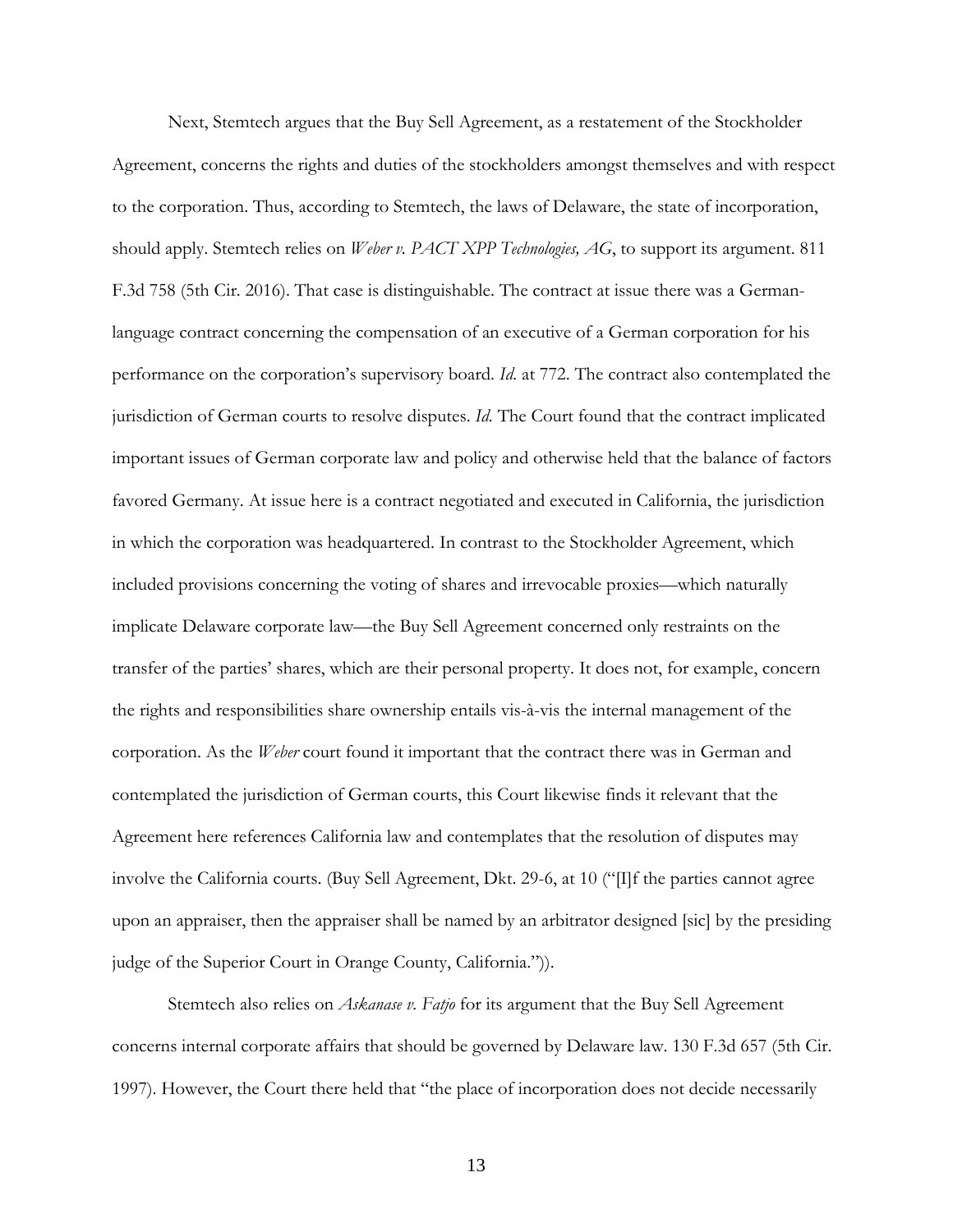which law to apply" and rejected application of Delaware law when the place of incorporation was the only corporation's only tie to Delaware. *Id.* at 670. Like the corporation in *Askanase*, Stemtech's place of incorporation is its only apparent tie to Delaware.

Finally, Stemtech argues that Delaware law should apply because the parties intended to be bound by the non-compete agreement. But the case Stemtech cites for this proposition, *Cardoni v. Prosperity Bank*, recognizes that even the parties' express designation of governing law can be overcome on grounds of the public policy of the state with a greater relationship to the transaction. 805 F.3d 573, 580 (5th Cir. 2015) (citing *DeSantis v. Wackenhut Corp.*, 793 S.W.2d 670, 677 (Tex. 1990) ("[The parties] cannot by agreement thwart or offend the public policy of the state the law of which ought otherwise to apply."). If public policy can overcome an *express* choice of law, it follows *a fortiori* that it can overcome an *implied* choice divined from the parties' mere expectation that a provision offensive to that policy will nonetheless be binding. After all, what good is public policy if the parties may escape it simply by intending to do so?

As the Court has found that California law governs the Buy Sell Agreement, the next inquiry is whether the non-compete agreement is the valid under that law.

# **2. Validity of the Non-Compete Agreement**

California law is largely hostile to non-compete agreements. Indeed, they are voided by statute. *See* Cal. Bus. & Prof. Code § 16600. Many other jurisdictions in the country evolved toward a "rule of reasonableness"—enforcing non-compete clauses so long as they are reasonably limited in scope and duration—but California has explicitly rejected that approach. *Hill Med. Corp.*, 86 Cal. App. 4th at 901. Nonetheless, Stemtech argues that there are two bases for enforcement of the noncompete clause despite California's prohibition. First, Stemtech argues that the covenant in the Stockholder Agreement falls within a statutory exception concerning the sale of an ownership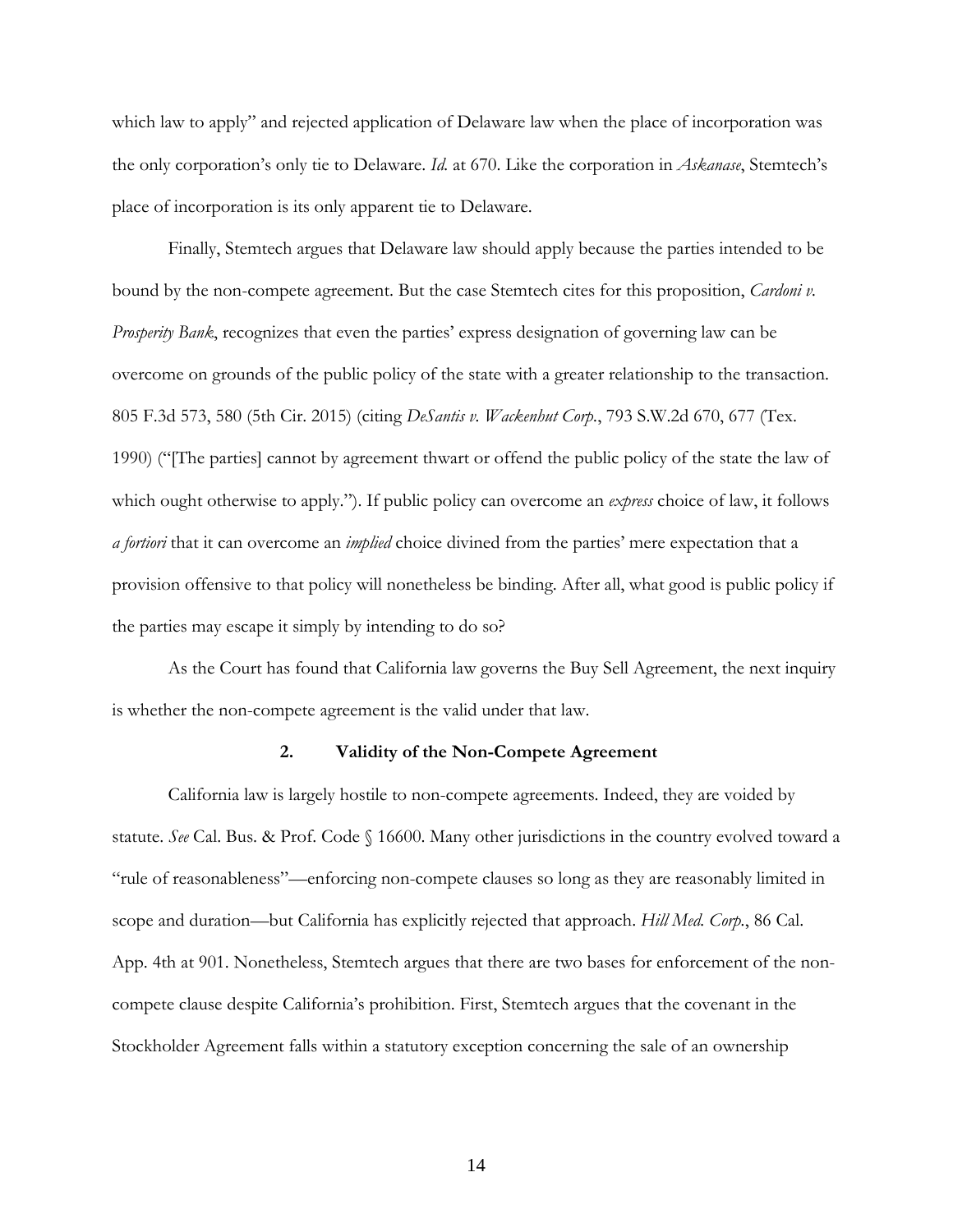interest in a business. Second, Stemtech argues that California courts enforce non-compete clauses to the extent necessary to protect trade secrets.

 Stemtech suggests in a footnote that section 16601 of the California Business and Professions Code applies to the Stockholder Agreement's covenant not to compete and makes it enforceable. That section provides that "[a]ny person . . . selling or otherwise disposing of all of his or her ownership interest in [a] business entity . . . may agree with the buyer to refrain from carrying on a similar business[.]" Cal. Bus. & Prof. Code § 16601. The plain language of the statute applies where (1) a sale of a business interest takes place and (2) the non-compete agreement is made with the buyer of the business interest. *Id.* It is inapplicable to our situation because (1) Drapeau has not sold his shares and (2) the agreement is made not with the buyer of the shares, but with the other major shareholder and the corporation.

 It is ostensibly unusual to impose greater obligations on someone who no longer has anything to do with the company than on one who still retains his shares. However, this makes sense when the policy underlying the statutory exception is considered. The statute recognizes that it would be "'unfair' for the seller to engage in competition which diminishes the value of the asset he [or she] sold." *Hill Med. Corp.*, 86 Cal. App. 4th at 902 (quoting *Monogram Indus., Inc. v. Sar Indus., Inc.*, 64 Cal. App. 4th 692 (Cal. Ct. App. 1976)). It thus protects buyers of stock from purchasing a business interest at an inflated price that assumes a lack of competition, only to have the seller diminish the asset by opening a competing business. The statute also recognizes that sellers of stock may not be able to get a fair price if the law would not allow them to agree not to compete, as buyers may factor the risk of future competition into the price. *See id.* These fairness concerns simply have no bearing on situations where, as here, a current stockholder undertakes competing activity. As the competition is open and ongoing, any sale of stock will necessarily take into account the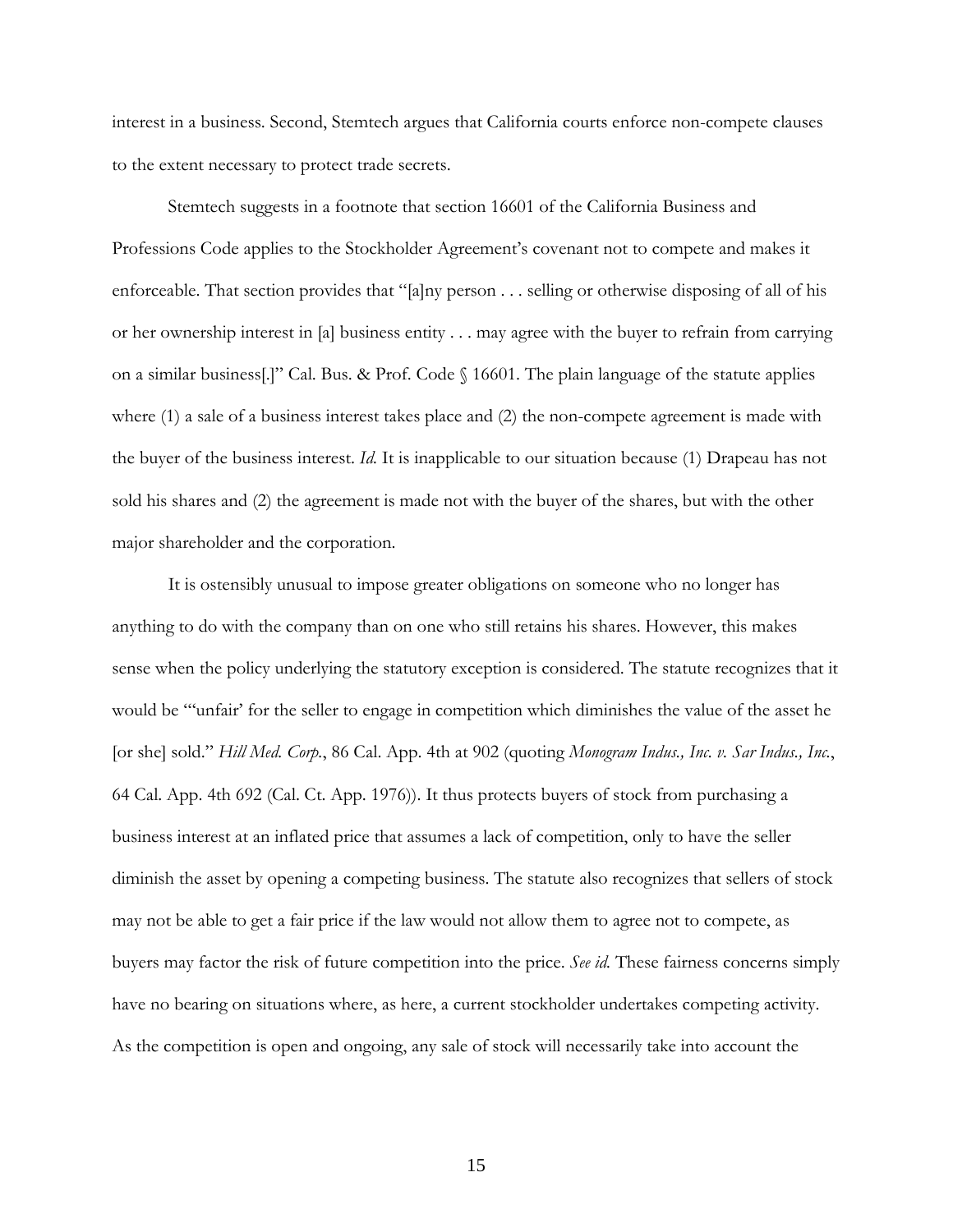seller's competition. Further, the seller voluntarily bears any loss that his competition causes to his own investment.

 It bears mentioning, too, that Drapeau's sale of his stock to Stemtech would not automatically make the non-compete enforceable. California courts have long read a requirement into the statute that the sale include the company's goodwill. *See, e.g.*, *Bosley Med. Grp. v. Abramson*, 161 Cal. App. 3d 284, 290 (Cal. Ct. App. 1984). And "[s]imply selling shares to an individual vendee or back to the corporation does not necessarily demonstrate that goodwill is part of the agreement." *Hill Med. Corp.*, 86 Cal. App. 4th at 904. Rather, courts must evaluate "all aspects of the sales arrangement," including whether the sales price reflected the anticipated costs of competition to the buyer, or of the inability to compete to the seller. *Id.* This fact-intensive inquiry both suggests that the statutory exception does not apply in the absence of a sale and that the Buy Sell Agreement's non-compete clause would be unenforceable in any case if the sales price of Drapeau's stock reflects his competition—as it likely would given his current open competition.

Stemtech's next argument—that California enforces non-compete agreements as necessary to protect trade secrets—has stronger footing, but still falters. The California Supreme Court recently held that non-competition clauses are invalid unless they fall within a statutory exception. *Edwards v. Arthur Andersen LLP*, 44 Cal. 4th 937, 946 (2008). However, the court stated expressly that it was not ruling on the validity of the judicially created trade-secret exception as it was not presented in the case. *Id.* at 946 n.4. Lower courts have since tried to reconcile *Edwards*'s clear holding that only those agreements within a statutory exception are valid with the non-statutory trade-secret exception. Some courts have expressed "doubt [as to] the continued validity of the common law trade secret exception[.]" *see, e.g.*, *Dowell v. Biosense Webster, Inc.*, 179 Cal. App. 4th 564, 578 (Cal. Ct. App. 2009). Others have continued to apply it. *See, e.g.*, *Wanke, Indus., Commercial, Residential, Inc. v. Superior Court*, 309 Cal. App. 4th 1151, 1176–80 (Cal. Ct. App. 2012). Others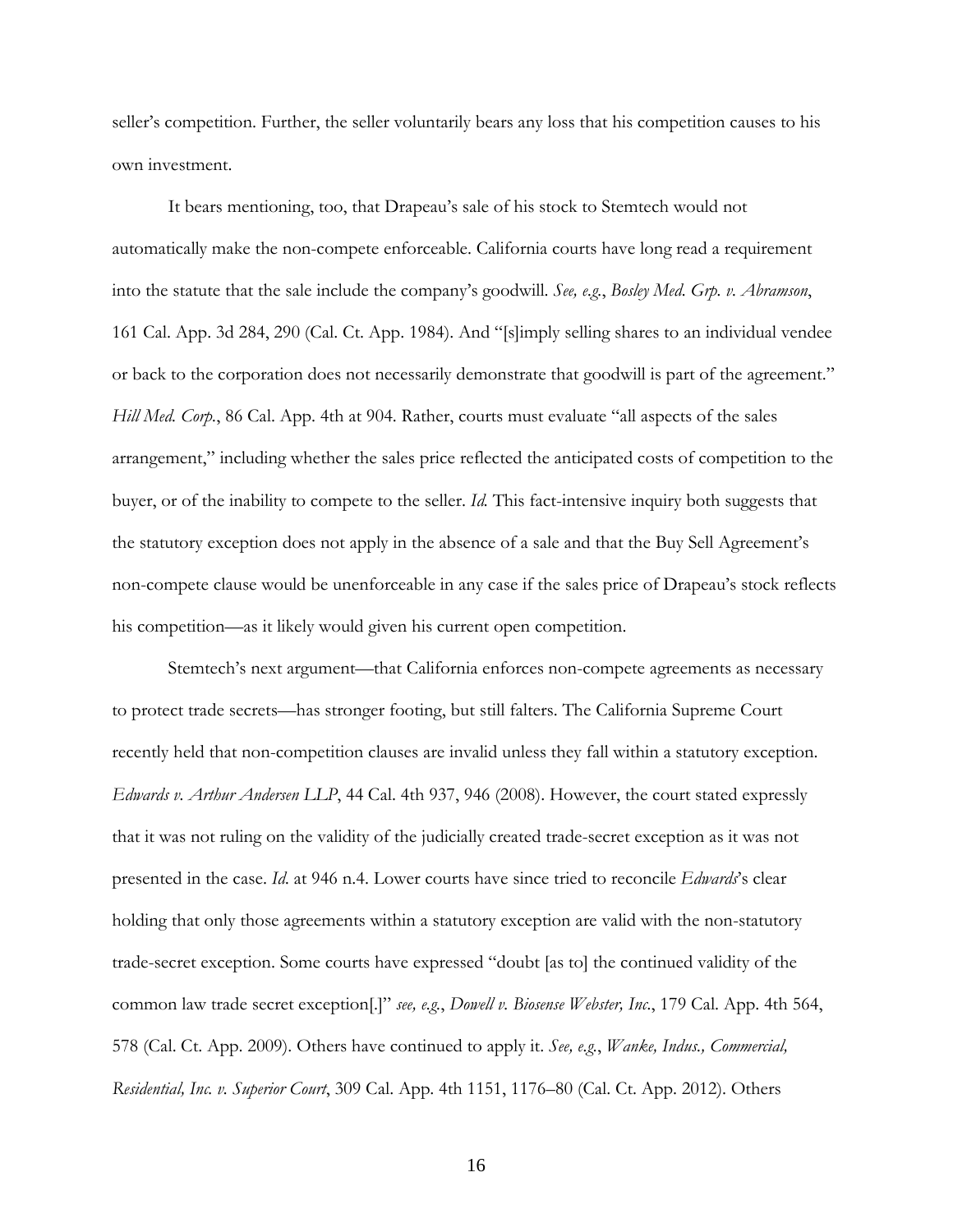recognize the issue as an open question. *See, e.g.*, *Anaqua, Inc. v. Bullard*, 2014 WL 10542986, at \*10 n.9 (Mass. Super. July 24, 2014). The leading case, however, explains that, after *Edwards*:

[S]ection 16600 bars a court from specifically enforcing (by way of injunctive relief) a contractual clause [restraining competition] but a court may enjoin tortious conduct (as violative of the Uniform Trade Secrets Act and/or the Unfair Competition Law) by banning the former employee from using trade secret information to . . . unfairly compete with the former employer. Viewed in this light, therefore, the conduct is enjoinable not because it falls within a judicially-created "exception" to section 16600's ban on contractual [non-compete] clauses, but is instead enjoinable because it is wrongful independent of any contractual undertaking.

*Retirement Grp. v. Galante*, 176 Cal. App. 4th 1226, 1238 (Cal. Ct. App. 2009) (emphasis in original). *Galante* is persuasive as it is faithful both to the language of section 16600 and to *Edwards*'s holding that restraints must fall within a statutory exception in order to be valid. Following its reasoning, the Buy Sell Agreement's non-compete clause is unenforceable under section 16600 and cannot support an injunction. Rather, Stemtech must show that Drapeau's conduct is independently tortious. *See id.* at 1238. As will be discussed below, Stemtech does not show that an injunction is necessary to protect its trade secrets.<sup>[12](#page-16-0)</sup>

# **B. Non-disclosure**

 $\overline{a}$ 

Stemtech alleges that Drapeau has breached the non-disclosure provision of the Inventions Agreement he signed in May 2011 while employed at Stemtech.

The Inventions Agreement provides that, during his employment and thereafter, Drapeau will not disclose, use, lecture upon or publish any of Stemtech's proprietary information. (Inventions Agreement, Dkt. 29-5, at 2). The agreement defines proprietary information somewhat circularly as "any and all confidential and/or proprietary knowledge, data or information of the Company." (*Id.*). This includes Stemtech's research, formulas, discoveries, trade secrets, and other developments, as

<span id="page-16-0"></span><sup>&</sup>lt;sup>12</sup> Defendants argue that the Buy Sell Agreement was a "sham" intended to circumvent section 16600. They also raise the colorful argument that the Employment Agreement's merger clause superseded the Buy Sell Agreement. As the Court has found the non-compete provision unenforceable on other grounds, it is unnecessary to reach these arguments.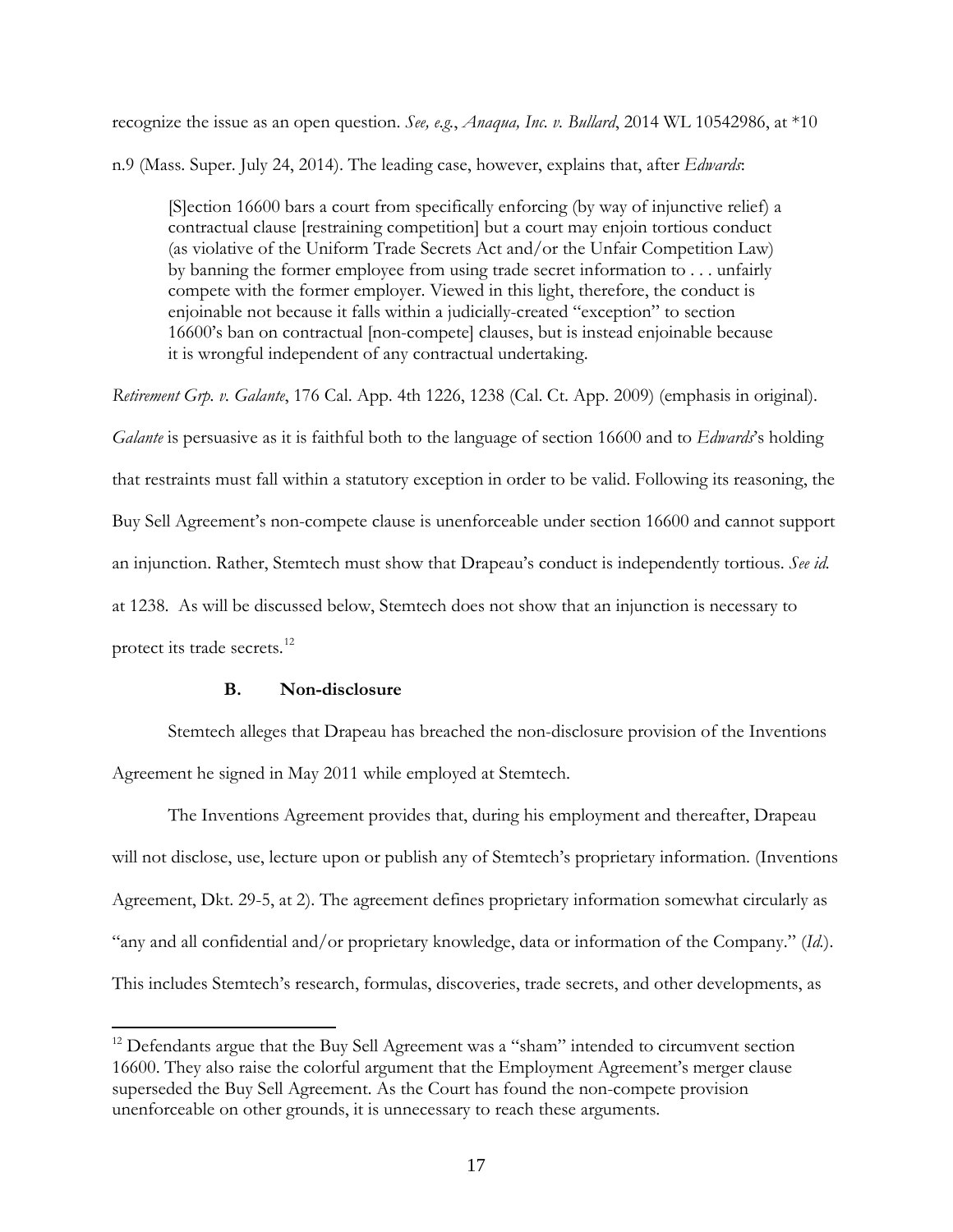well as business plans and employee compensation. (*Id.*). The agreement also contains the following curious clause: "Notwithstanding the foregoing, it is understood that, at all such times, I am free to use information which is not gained as result [sic] of a breach of this Agreement, and my own skill, knowledge, know-how and experience to whatever extent and in whichever way I wish." (*Id.*).

Stemtech alleges that Drapeau has breached the agreement in numerous ways. In its Application for Preliminary Injunction, Stemtech asserts that Drapeau is using its confidential distributor and supplier lists, and that Drapeau is using his knowledge of its products' formulations to create competing products. In its Reply, Stemtech elaborates that Drapeau is also using information concerning Stemtech's business model, including its network of distributors, vendors, and the location of its most successful markets. Additionally, Stemtech asserts, Drapeau is using his knowledge of Stemtech's top distributors to lure them away to join Cerule. Finally, Stemtech explains that while Cerule's competing products feature different formulations and ingredients, Drapeau nonetheless wrongfully used Stemtech's know-how to avoid lengthy research and trial-anderror processes when formulating the new products. Drapeau responds simply that he has used no information that has not been publicly disclosed.

Unlike the Buy Sell Agreement, the Inventions Agreement expressly designates that California law applies. The non-disclosure provision therefore runs into immediate trouble as such agreements fall within the scope of section 16600 of the California Business and Professions Code to the extent they restrain competition. *See Metro Traffic Control, Inc. v. Shadow Traffic Network*, 22 Cal. App. 4th 853 (Cal. Ct. App. 1994) (invalidating a non-disclosure agreement as void under section 16600). For the reasons stated previously, it is unlikely that this provision can support an injunction that is not independently supported by the Uniform Trade Secrets Act. *See id.* at 861 ("'[An] employer will be able to restrain by contract only that conduct of the former employee that would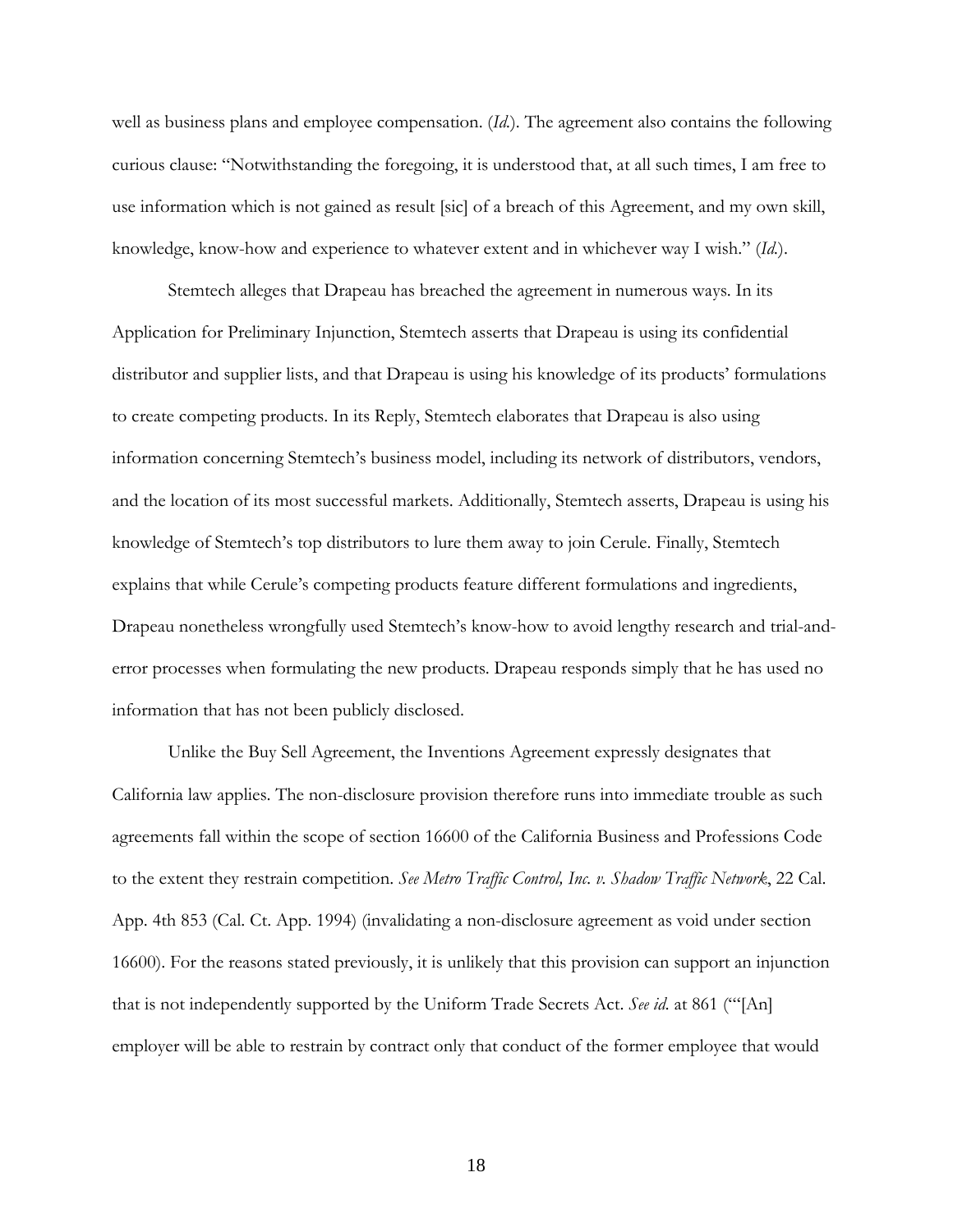have been subject to judicial restraint under the law of unfair competition, absent the contract."'); *Galante*, 176 Cal. App. 4th at 1238.

As for those applications of the non-disclosure agreement that may not be anticompetitive, there is a second problem. That is, an odd clause exempts all information not obtained as a result of a breach of the agreement, as well as Drapeau's own knowledge, skill, and know-how—terms left undefined in the agreement. The clause is puzzling because the only information that would be obtained as a result of a breach would be that which has been improperly disclosed or used. This puts all information *not disclosed* within the realm of information the clause allows Drapeau to use freely. Further, the experience Drapeau gains while employed becomes his knowledge, skill, and know-how, and the Inventions Agreement provides no guidance on how to differentiate what know-how is Drapeau's and what is Stemtech's. Attempting to make sense of the clause, it could be surmised that the intent was to allow Drapeau to use any information that Stemtech has authorized to be disclosed and the know-how he possessed prior to joining Stemtech. *See Roden v. AmerisourceBergen Corp.*, 186 Cal. App. 4th 620, 651 (Cal. Ct. App. 2010) ("[Courts] must interpret a contract in a manner that is reasonable and does not lead to an absurd result.").

Even read this way, Stemtech's claims on the non-disclosure clause are weak. As for Stemtech's allegations that Drapeau is soliciting its distributors, Drapeau has produced a printout from Stemtech's website listing the names and information of the only two distributors alleged to have been solicited directly by Drapeau. (Stemtech Printout, Dkt. 31-3, at 2).<sup>[13](#page-18-0)</sup> Stemtech has also put forward no evidence that Drapeau has disclosed or used any supplier "list," and Drapeau insists

<span id="page-18-0"></span> $13$  As Drapeau has pointed out, as a business that relies on independent business distributors, Stemtech necessarily relies on individuals publicly identifying themselves as Stemtech distributors in order to market its products. While distributor "lists" may be confidential, the identities of discrete distributors—including those alleged to have been solicited—cannot possibly be confidential as a matter of common sense. (*See* Drapeau Dep., Dkt. 49-4, 63:19-22 ("So a company can consider that list secret to them, but these are not secret people, they're people that promote themselves, advertise themselves and make it known that they are part of a business.")).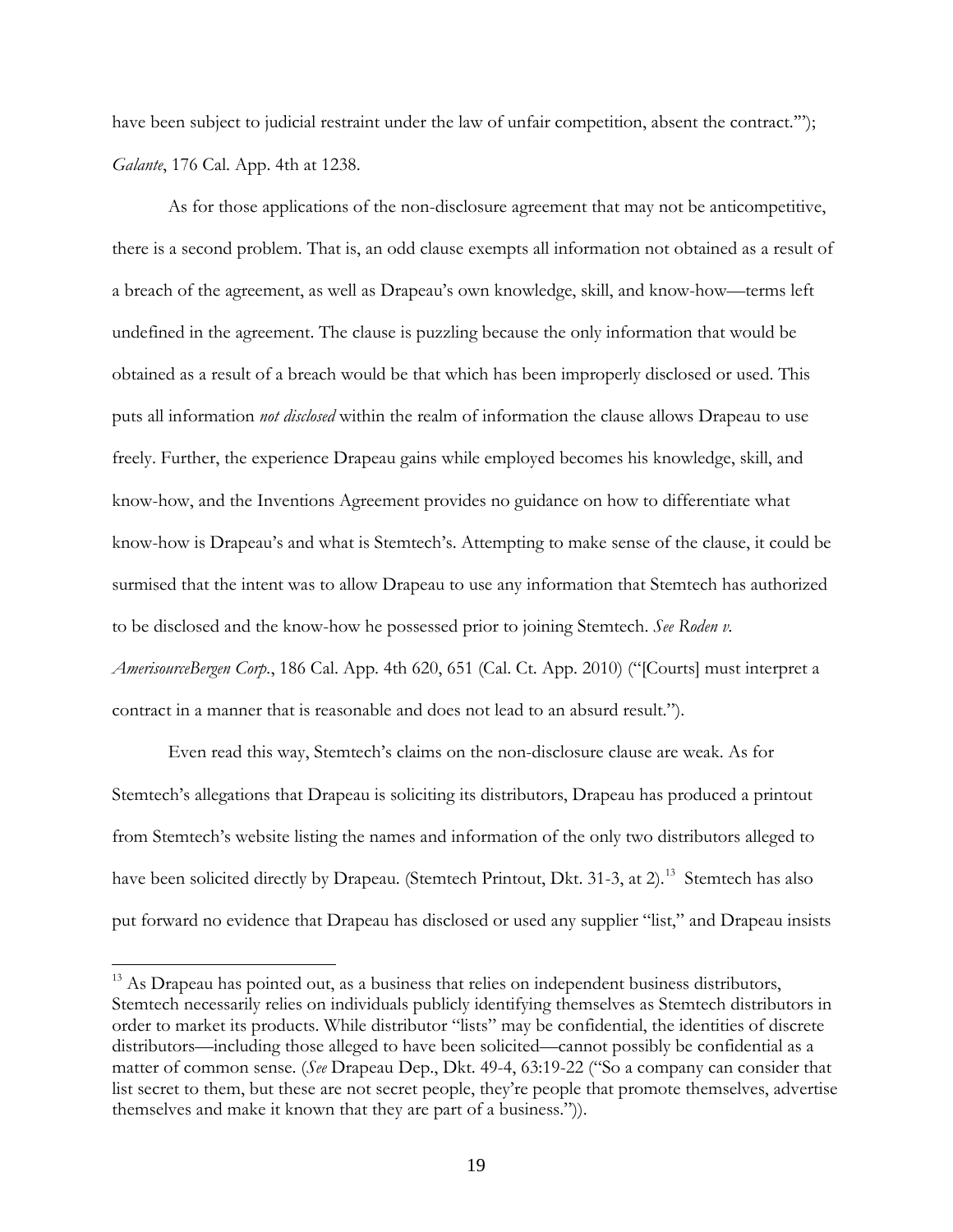that the suppliers advertise themselves, can be found with a Google search, and that he has released a video (presumably while at Stemtech) disclosing the identity of the Stemtech aloe supplier at issue here. (Drapeau Dep., Dkt. 49-9, 67:3–68:7). As for Stemtech's product formulations, Drapeau points out that Stemtech must disclose its product formulations—including ingredients and their concentrations—to foreign governments, and that these disclosures are publicly available. (*See* Government of Canada Webpage, Dkt. 41-2, at 2). Given the ready availability of this information, the formulations may fall within the Inventions Agreement's clause allowing the use of information obtained by means other than a breach of the nondisclosure agreement.<sup>[14](#page-19-0)</sup>

The nondisclosure agreement is likely invalid under California law to the extent it restrains Drapeau's competition. As for whatever applications the agreement has that are not anticompetitive, Stemtech has not shown that any of the information Drapeau allegedly used was not previously disclosed and thus within the exception clause of the Inventions Agreement. Accordingly, Stemtech fails to show a likelihood of success on the merits of this breach of contract claim.

# **II. Misappropriation of Trade Secrets**

Under Texas law,<sup>[15](#page-19-1)</sup> a plaintiff establishes a claim for misappropriation of trade secrets by

showing that: "(1) a trade secret existed; (2) the trade secret was acquired through a breach of a

confidential relationship or was discovered by improper means; (3) the defendant used the trade  $\overline{a}$ 

<span id="page-19-0"></span><sup>&</sup>lt;sup>14</sup> Pointing to *Sirius Computer Solution, Inc. v. Sparks*, 138 F. Supp. 3d 821 (W.D. Tex. 2015), Stemtech appears to argue that an injunction is warranted simply because Drapeau possesses other confidential information that he *might* use against Stemtech. The holding to that effect in *Sirius* was based in part on the court's finding that the non-disclosure provision was essentially an agreement not to compete enforceable under Texas law. *Id.* at 136. As explained above, the enforceability of the non-disclosure provision is doubtful under California law, which governs the non-disclosure clause. Further, California law does not recognize the "inevitable disclosure" doctrine that permits an injunction based on the mere risk of disclosure. *Whyte v. Schlage Lock Co.*, 101 Cal. App. 4th 1443, 1458–65 (Cal. Ct. App. 2002).

<span id="page-19-1"></span> $15$  All relevant states have enacted the Uniform Trade Secrets Act, but the parties do not specify which state's trade secret jurisprudence should govern. Stemtech cites Texas law exclusively, and Defendants cite to both California and Texas law. As the bulk of allegations concern Drapeau's competing activities, which he presumably conducts largely in Texas, Texas law appears to be appropriate.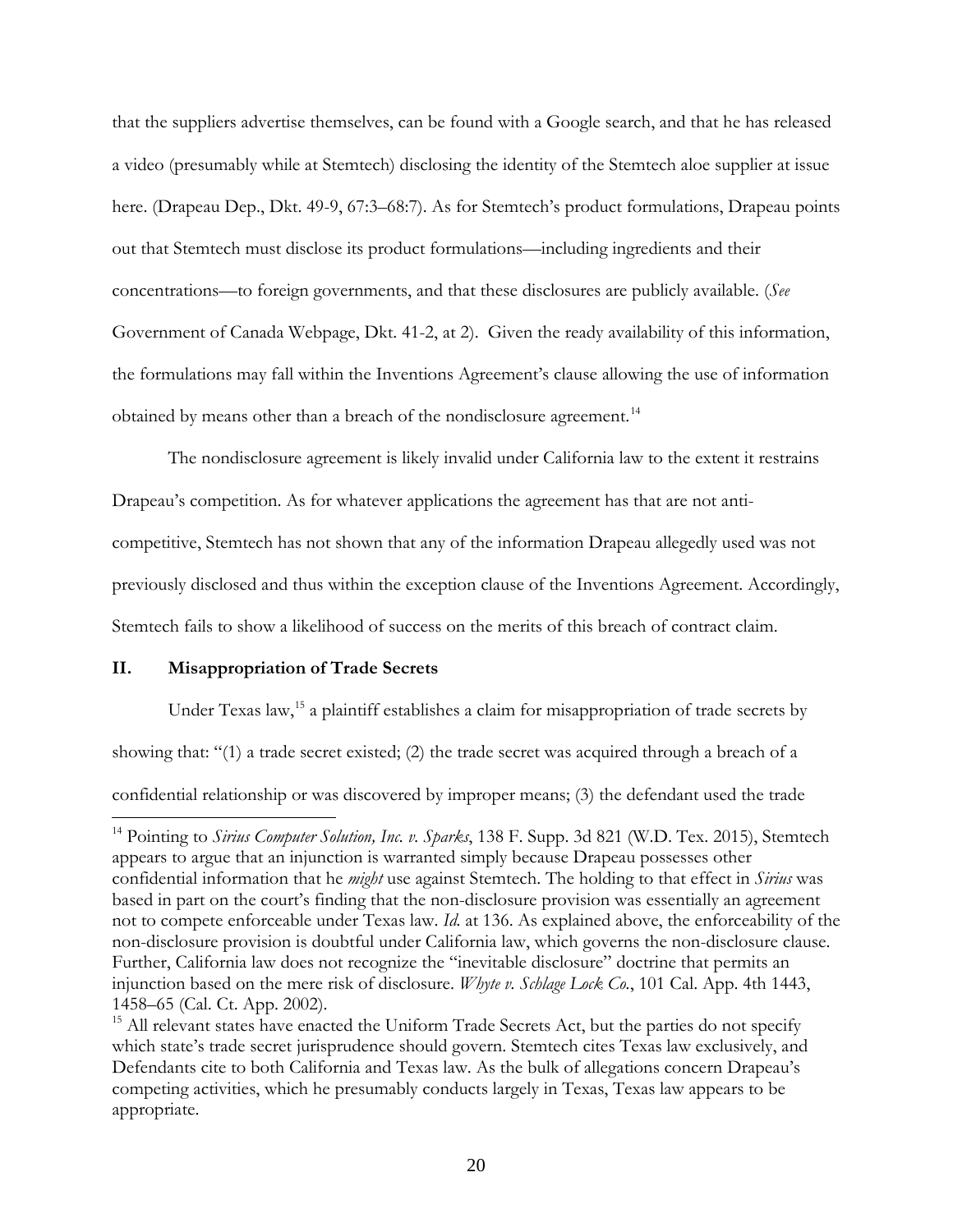secret without the plaintiff's authorization; and (4) the plaintiff suffered damages as a result." *Tex. Integrated Conveyor Sys., Inc. v. Innovative Conveyor Concepts, Inc.*, 300 S.W.3d 348, 366–67 (Tex. App. 2009). A trade secret is any "information, . . . device, method, technique, process, financial data, or list of actual or potential customers or suppliers, that:  $\parallel$  derives independent economic value . . . from not being generally known to, and not being readily ascertainable by proper means by, other persons . . . and is the subject of efforts that are reasonable under the circumstances to maintain its secrecy." Tex. Civ. Prac. & Rem. Code § 134A.002(6).

Stemtech's trade secret allegations are a bit murky. Between the Complaint and its briefing, it is unclear what exactly Stemtech claims as a trade secret, why the information constitutes a trade secret, what facts demonstrate Defendants' use of those secrets, and what damages Stemtech has suffered as a result. The Court understands Stemtech's principal allegations to be as follows: (1) Defendants are using Stemtech's confidential distributor list to target Stemtech's distributors and employees to join Cerule in competing with Stemtech; (2) Defendants are using Stemtech's confidential supplier list to contact suppliers in an effort to interfere with Stemtech's contracts with those suppliers and to obtain ingredients for Cerule's competing products; (3) Drapeau has used his knowledge of Stemtech's secret product formulas to create competing products for Cerule; (4) that Drapeau is using his knowledge of Stemtech's business structure and marketing strategy to organize Cerule's business. Though damages are addressed somewhat obliquely in Stemtech's arguments concerning trade secrets, it could be synthesized from its briefing that the Defendants' actions have eroded Stemtech's competitive advantage and harmed Stemtech's relationships with distributors and suppliers.

As Defendants point out, Stemtech does not establish that much of the relevant information warrants trade secret protection. For example, while a confidential distributor list could warrant protection, Stemtech has not produced any evidence—other than speculation—that Drapeau has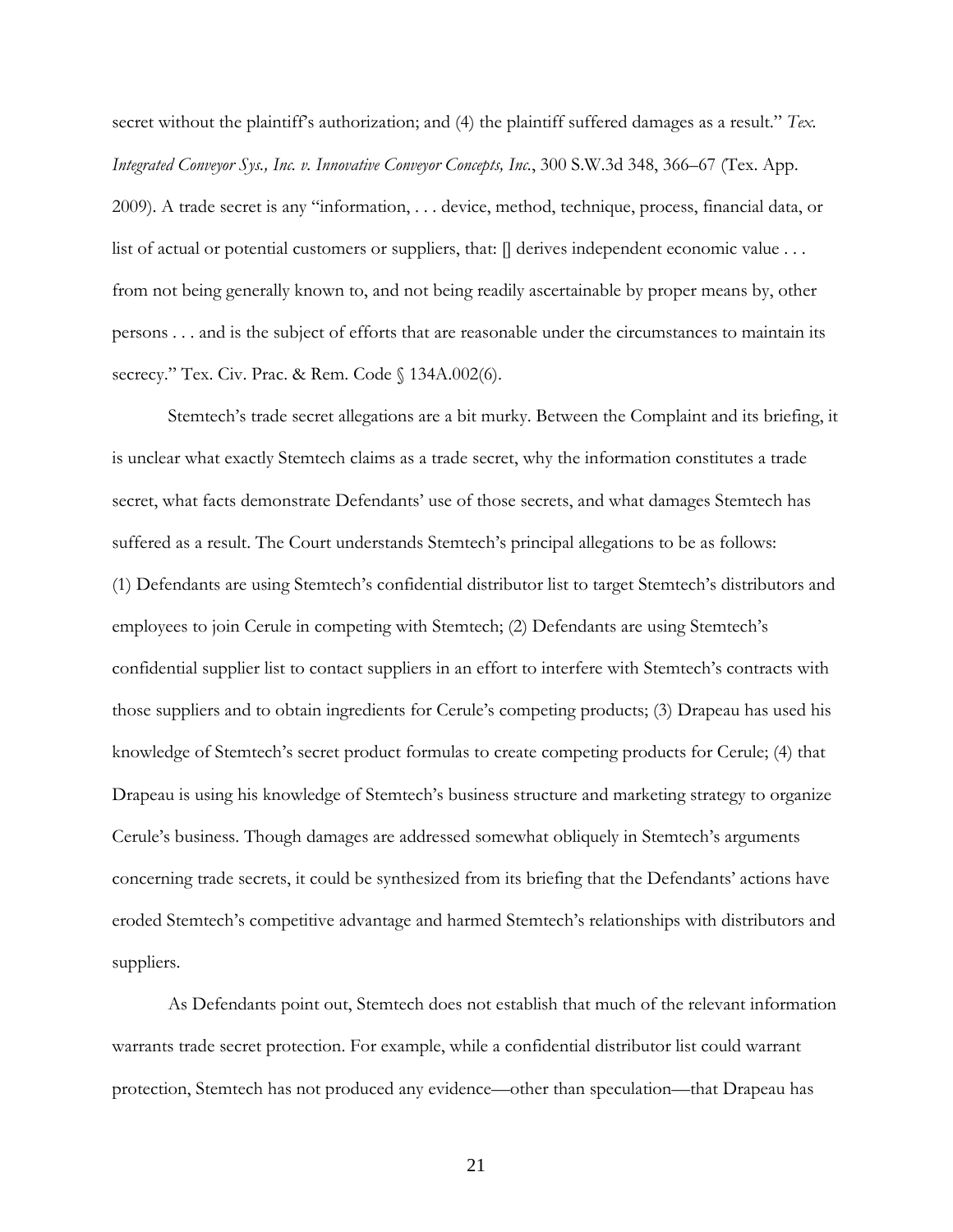access to a distributor "list," or that he has used such a list to contact employees. (See Drapeau Dep., Dkt. 49-4, at 66:19-24 (denying that he has access to a list of distributors)). To the extent Stemtech has produced evidence that Drapeau solicited distributors, the evidence concerns only distributors whose identities had been released publicly by Stemtech. (Stemtech Printout, Dkt. 31-3, at 2).

The same is true of Stemtech's suppliers. Stemtech's allegations focus on Drapeau's alleged contact with two suppliers in Madagascar and China. In July 2016, Drapeau allegedly contacted the Madagascar supplier to inform it that Stemtech owed money to several creditors and that it was poorly run. (Second Am. Compl. ("SAC") § 28). On the other hand, Drapeau asserts that the Madagascar supplier called him out of the blue to vent about Stemtech, including about not receiving timely payment, during the course of which conversation Drapeau blamed Carter for mismanagement and Stemtech's debts for the non-payment of the Madagascar distributor. (Drapeau Dep., Dkt. 49-4, 106:3-16). The parties provide similarly conflicting stories about the Chinese supplier. Stemtech asserts that Drapeau traveled to China to meet with its supplier, while Drapeau denies having ever been to China. (Id. 111:16). He does, however, acknowledge briefly discussing Stemtech's financial problems after a representative from the Chinese distributor approached him at an event in Las Vegas. (Id. 111:5-13). Even crediting Stemtech's version of events, there has been no showing that these suppliers are confidential. Stemtech concedes that "one or two key suppliers may be touted to a larger group." (SAC § 28); *see Zeocon Indus. v. Am. Stockman Tag Co.*, 713 F.2d 1174, 1178 (5th Cir. 1983) (noting that not all employment relationships are confidential such that disclosed information would constitute a trade secret). Drapeau has claimed that he released a video identifying the Madagascar supplier, presumably on behalf of Stemtech, and that Cerule in any case does not use the Chinese supplier for any of its products. While the statements may be relevant to a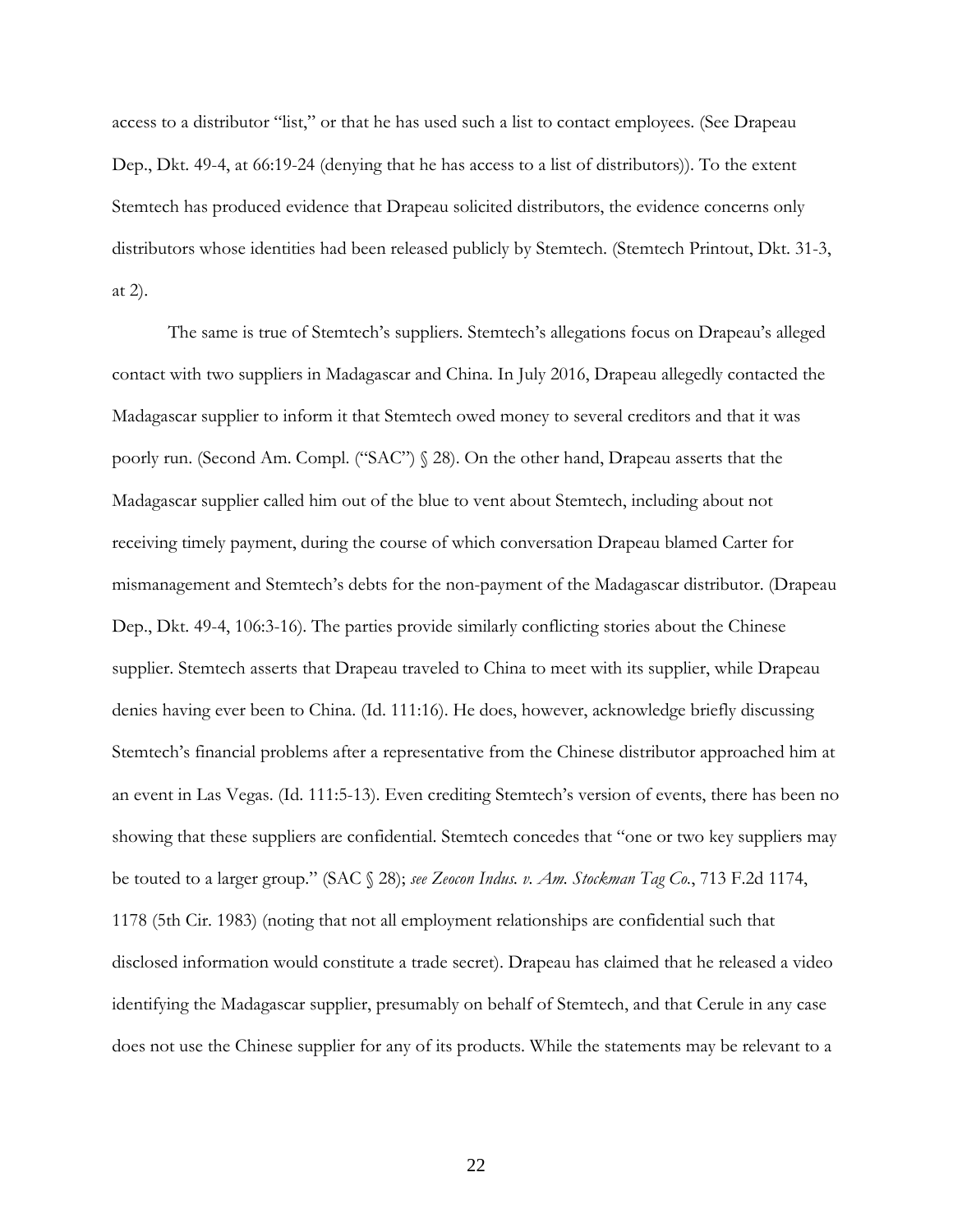non-disparagement agreement, they do not establish that either Drapeau or Cerule misappropriated trade secrets, and certainly do not show that Stemtech was thereby damaged.

Stemtech's allegations regarding its product formulations are perhaps the weakest. It is indisputable that the exact ingredients and concentrations of Stemtech's products are available to anyone with an internet connection. (*See* Government of Canada Webpage, Dkt. 41-2, at 2). "Texas requires that a trade secret be 'secret', i.e., that it be neither generally known by others in the same business nor readily ascertainable by an independent investigation." *A.M. Castle & Co. v. Byrne*, 123 F. Supp. 3d 895, 901–02 (S.D. Tex. 2015) (citing *Carson Prods. Co. v. Califano*, 594 F.2d 453, 461 (5th Cir. 1979) ("However strong may be . . . the other indicia of trade secret status, it is elemental that . . . [it] must be secret.")). The public availability of these formulas makes them ineligible for trade secret protection. *See id.* This is true even when disclosure is made pursuant to government regulations, at least where the persons to whom the information is disclosed are under no obligation to keep it confidential. *See Polar Molecular Corp. v. Amway Corp.*, 1:07-CV-460, 2008 WL 907472 (W.D. Mich. Mar. 31, 2008) (holding that information disclosed to third party pursuant to federal regulations was not a trade secret where disclosure was not accompanied by a confidentiality designation). $^{16}$  $^{16}$  $^{16}$ 

It is also the case that the two products primarily at issue—Cerule's PlasmaFlo and StemEnhance Ultra—feature formulations that differ from Stemtech's products. According to Defendants, PlasmaFlo and Stemtech's StemFlo share only two ingredients (lemon extract and cacao) which Cerule obtains from different vendors. The ingredients for Cerule's StemEnhance Ultra are more similar to Stemtech's se3 and StemRelease products. According to Defendants, se3 is

<span id="page-22-0"></span><sup>&</sup>lt;sup>16</sup> Even if foreign disclosure did not waive trade secret protection in the United States, it would still be accessible to Drapeau through means which do not constitute a breach of any non-disclosure agreement. This would bring the information within the clause in the Inventions Agreement allowing Drapeau to use any information he obtains by means other than through a breach of that agreement. (*See* Invention Agreement, Dkt. 29-5, at 2).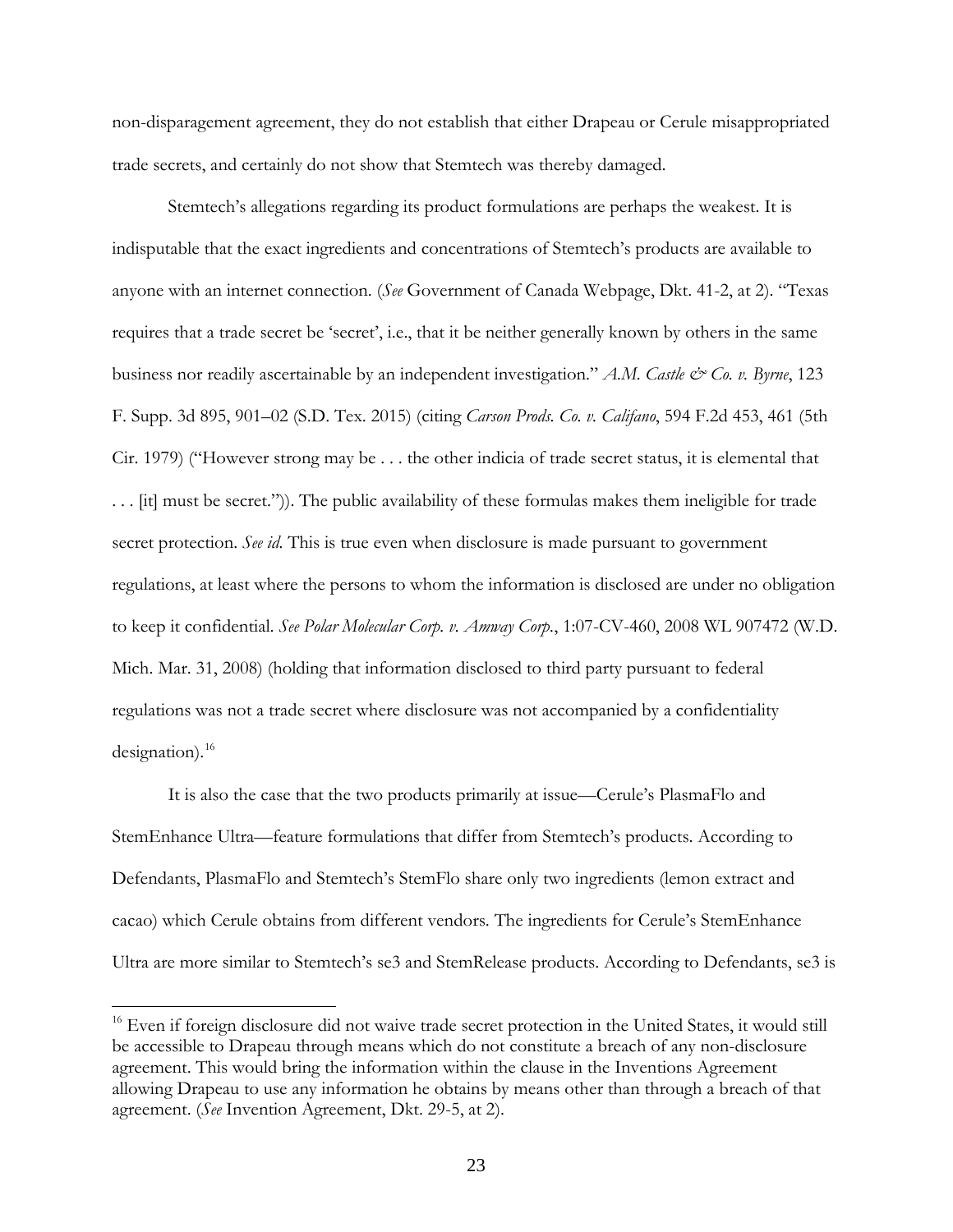a mixture of AFA (StemEnhance), aloe macroclada, and undaria pinnatifida—a source of fucoidan. StemEnhance is Cerule's own product, which was supplied to Stemtech under a License Agreement that is now the subject of litigation in Oregon. Defendants further add that Cerule's StemEnhance Ultra does not contain aloe macroclada, and that the undaria pinnatifida is not a trade secret but rather the subject of a publicly released study by Marinova, an Australian biotechnology company.<sup>[17](#page-23-0)</sup>

Stemtech argues that, notwithstanding the different formulations, Drapeau and Cerule have been able to develop and market products within a matter of mere months because of the knowhow Drapeau developed over his years of research at Stemtech. The evidentiary support for this particular claim of misappropriation is a bit nebulous.[18](#page-23-1) Under Texas law, "[a]n employee may use his general knowledge, skill, and experience acquired in the former employment to compete." *Abetter Trucking Co. v. Arizpe*, 113 S.W.3d 503, 512 (Tex. App. 2003). The employee may do so "even if the former employment has acted to increase his skills and if such training is complex and extensive." *Reading & Bates Constr. Co. v. O'Donnell*, 627 S.W.2d 239, 243 (Tex. App. 1982). These principles would seem to give Drapeau substantial leeway, particularly given that Stemtech's product formulations have already been publicly disclosed. As it stands now, the record does not show that Drapeau is relying on any undisclosed trade secrets—as opposed to his own knowledge and experience and/or publicly disclosed information—in the development of Cerule's products.

Similarly vague is Stemtech's fourth and final principal allegation of misappropriation. Stemtech alleges that Defendants are using information concerning its business model—including its

<span id="page-23-0"></span><sup>&</sup>lt;sup>17</sup> Stemtech has noted that it filed for patent protection on aloe macroclada and undaria pinnatifida related to stem cell support, and that it holds a patent related to its StemFlo product. "[A] published patent application destroys the secrecy of its contents for trade secret purposes[.]" *Tewari De-Ox Sys. Inc. v. Mountain States/Rosen, LLC*, 637 F.3d 604, 612 (5th Cir. 2011). The decision whether to seek a patent or maintain a trade secret protection is "an either/or choice." *Id.* (citing *Luccous v. J.C. Kinley Co.*, 376 S.W.2d 336 (Tex. 1964) ("[A trade secret claim] is totally incompatible with the election to surrender the protection of secrecy in return for a patent.")).

<span id="page-23-1"></span> $18$  When pressed at the evidentiary hearing, Stemtech could point to no evidence showing that Drapeau had relied on Stemtech trade secrets in formulating Cerule's products.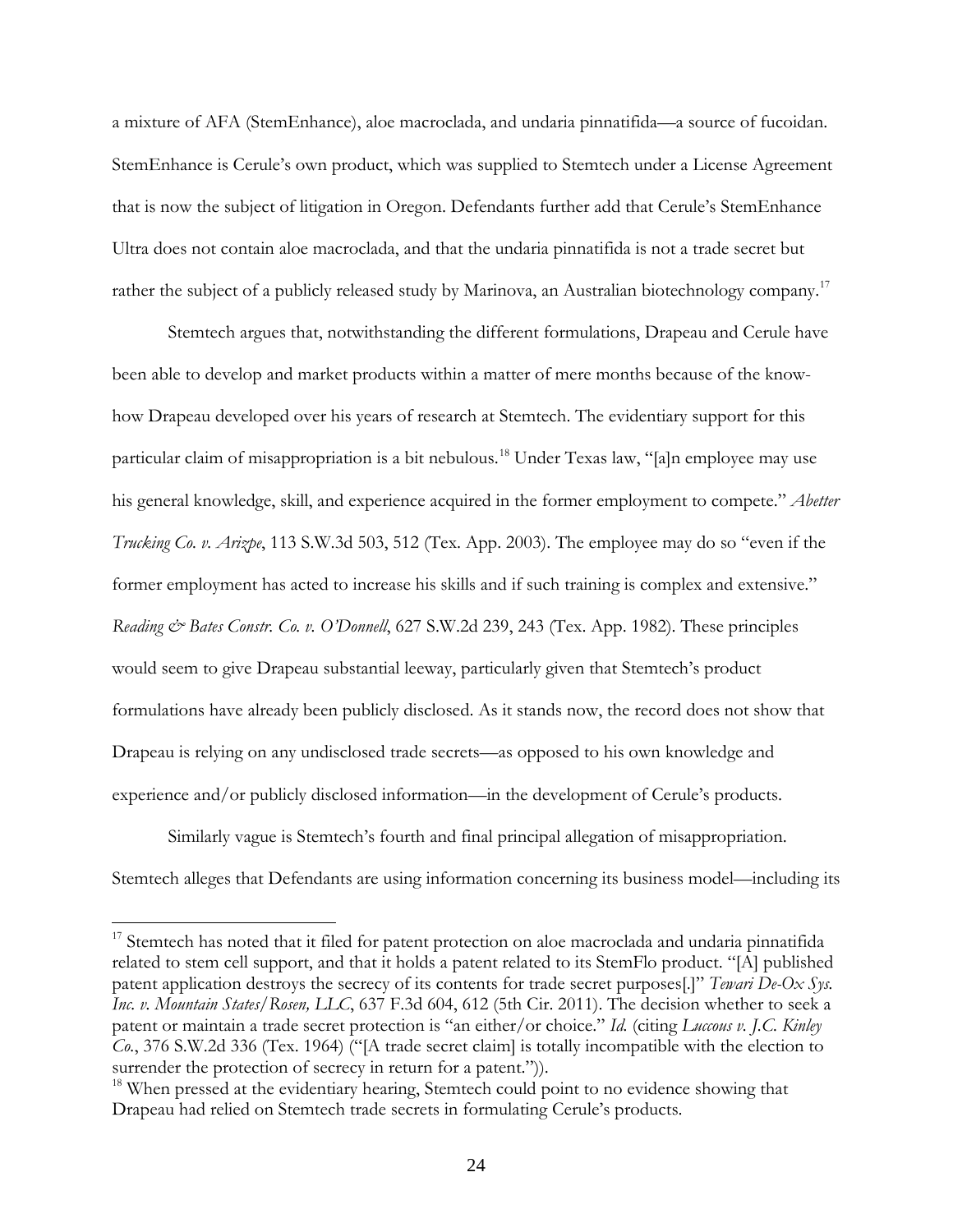distributor network and vendors, the location of its most viable markets, its marketing and financial strategy, and its business plans—to compete. The issues concerning distributors and vendors have already been addressed. Stemtech provides no evidence beyond speculation that might support an inference that Defendants are misappropriating the other information. To the extent Stemtech alleges that Cerule is copying its multi-level marketing business structure, Drapeau has testified that Cerule is his fourth similar multi-level marketing endeavor. (Drapeau Dep., Dkt. 49-4, at 35:24– 36:7). The similarity of business structure does not itself establish a trade secret violation, but that is all that Stemtech has demonstrated.

Stemtech has not sufficiently supported its allegations that Cerule's concededly similar business structure and products are the result of Drapeau's misappropriation rather than information permissibly obtained. It may well be that Stemtech has viable misappropriation claims. On the record currently before the Court, however, Stemtech has not shown a substantial likelihood of success on the claims it has pressed in its Application for Preliminary Injunction.

# **III. Tortious Interference with Contract**

The final claim Stemtech urges in its Application for Preliminary Injunction is for tortious interference with contract, asserted against Drapeau and Cerule.

To maintain a tortious interference claim under Texas law, the plaintiff must show that: (1) a valid contract exists; (2) that defendant willfully and intentionally interfered with that contract; (3) the defendant's interference proximately caused plaintiff's injury; and (4) plaintiff suffered actual damage or loss. *Butnaru v. Ford Motor Co.*, 84 S.W.3d 198, 207 (Tex. 2002). Not all conduct that interferes with contracts can support liability. "Efforts to induce someone to exercise their rights to dissolve a contract do not constitute tortious interference of contract [if] the efforts are justified." *Kadco Contract v. Dow Chemical Co.*, 198 F.3d 241 (5th Cir. 1999) (per curiam). "Efforts are justified if (1) the relationship concerns a matter of competition between the actor and the other (2) the actor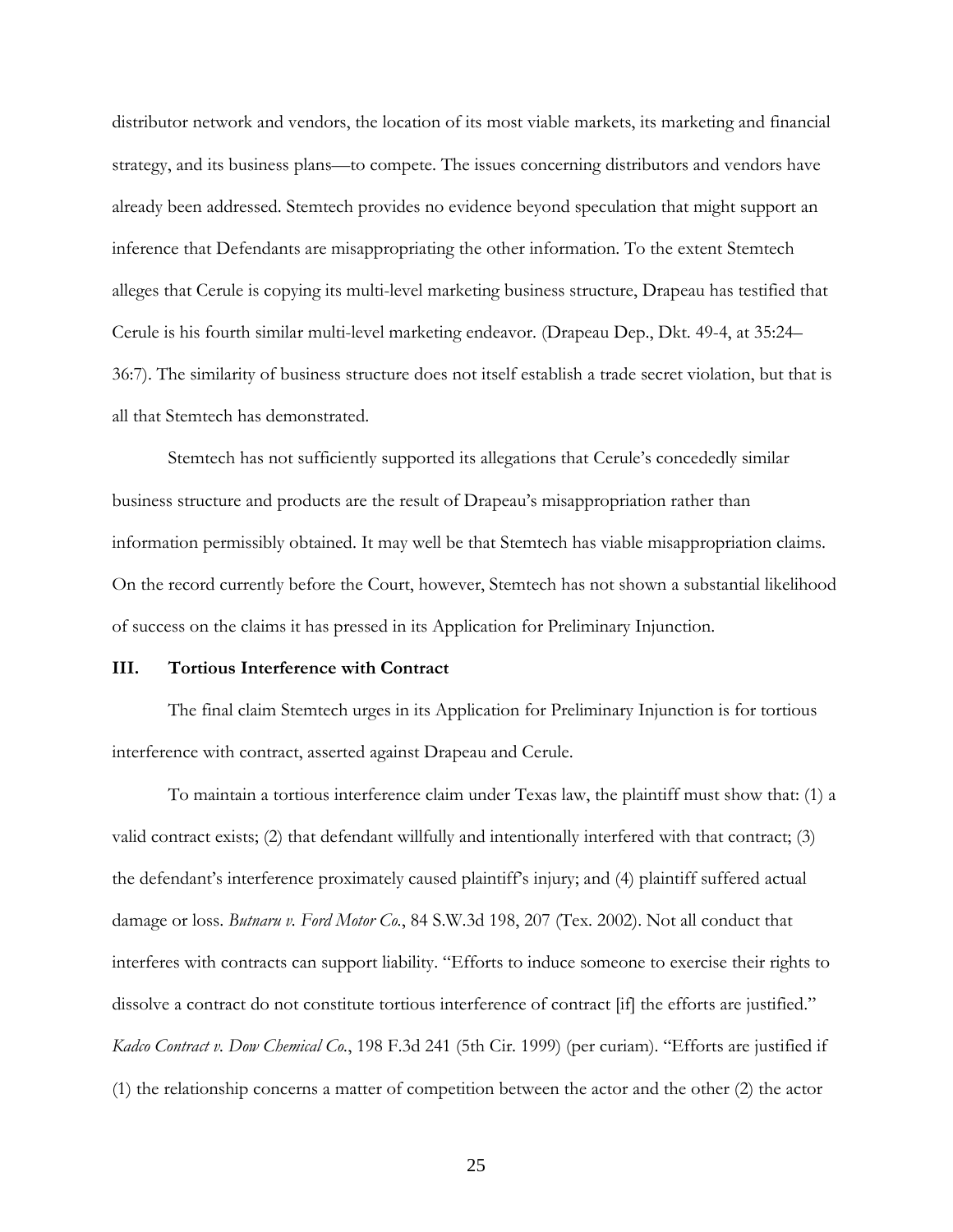does not employ wrongful means (3) his action does not create or continue unlawful restraint of trade and (4) his purpose is at least in part to advance his interest in competing with the other." *Id.* 

In its Application for Preliminary Injunction, Stemtech mentions contracts "with its suppliers, employees, credit card processors, banks, customers, and distributors." (Appl. Prelim. Inj., Dkt. 29, at 15). The remaining discussion focuses only on Defendants' interference respecting Stemtech's distributors and suppliers. In its Reply, Stemtech again primarily discusses the interference with its distributor contracts. It adds only that Defendants have filed an affidavit in this litigation by a former Stemtech executive which discloses Stemtech's confidential information. Stemtech argues that this, too, is tortious interference with the executive's non-disclosure agreement. At the hearing on Plaintiff's Application, Stemtech clarified that the basis of its allegations are that Defendants (1) encouraged distributors to breach by selling competing products; (2) encouraged distributors to breach by soliciting their downline to sell competing products and/or leave Stemtech for Cerule; and (3) encouraged Drapeau, Lester, and Tashjian to breach their non-disclosure agreements.

One problem with Stemtech's tortious interference claims concerning its distributors is that the bulk of the conduct it complains of goes to the heart of the competitive justification. Drapeau's discussions with Stemtech distributors concern a matter of competition between Cerule and Stemtech, do not unlawfully restrain trade, and further Defendants' competitive interest. Further, Stemtech has not shown this conduct to be otherwise wrongful.<sup>[19](#page-25-0)</sup> As this sort of conduct does not give rise to tort liability, it undermines Plaintiff's likelihood of success on these claims.

A second problem is that Stemtech has not established that Defendants' conduct has proximately caused its actual damages. Though Plaintiff has produced a chart showing a decline in

.<br>-

<span id="page-25-0"></span><sup>&</sup>lt;sup>19</sup> At the hearing on Plaintiff's Application for Preliminary Injunction, Plaintiff's counsel conceded that Drapeau's own solicitation of Stemtech distributors would not in itself be wrongful unless he were using Stemtech's confidential information to do so. They have produced no evidence beyond speculation that he has used such confidential information with any particular Stemtech distributors.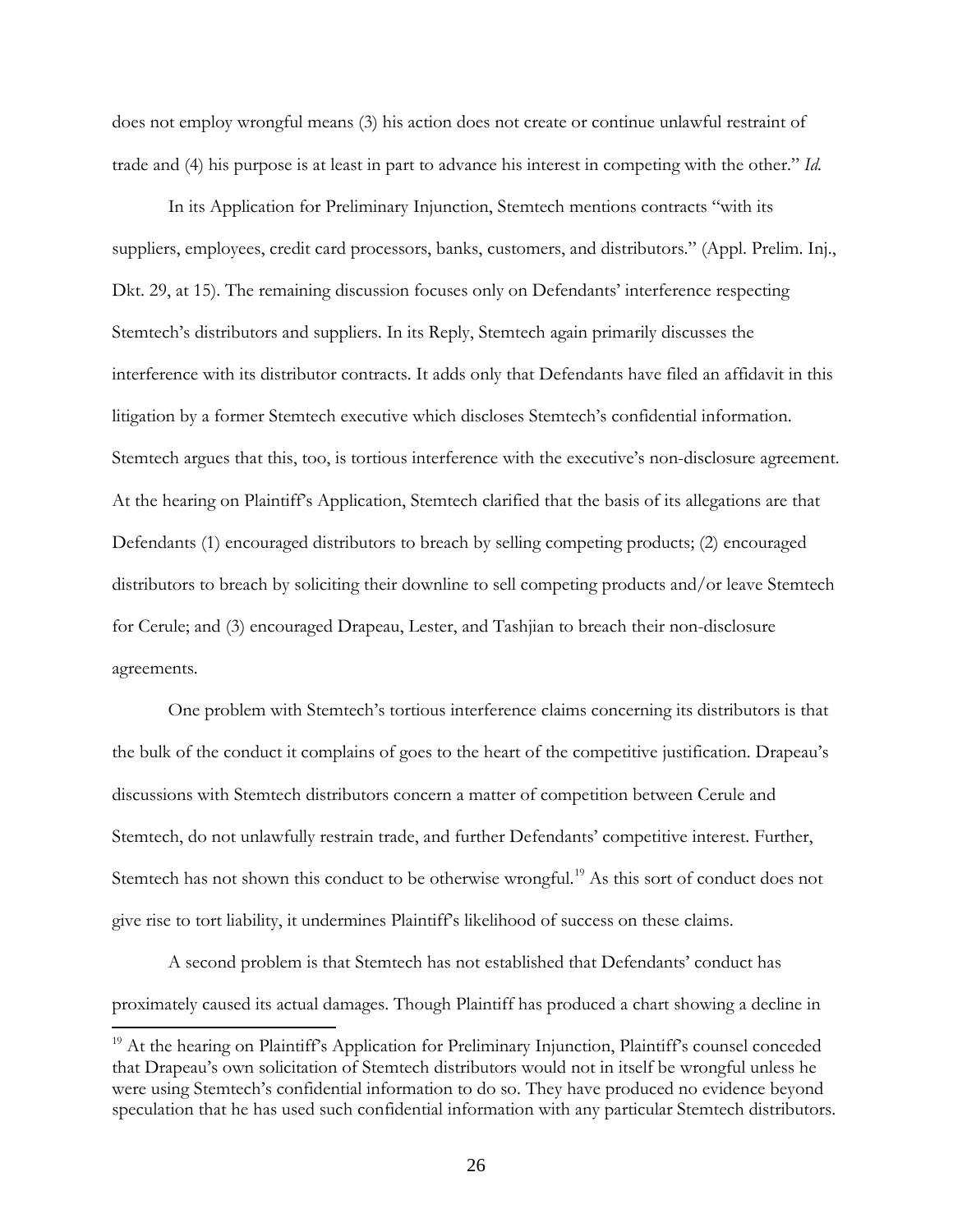sales in certain markets, no evidence in the record establishes that this is due to Defendants' wrongful interference. As Defendants have pointed out, Stemtech ceased use of AFA—previously a key product—just before the decline in sales. Defendants have also shown that Carter announced to staff that Drapeau had left the company and was starting a competing venture. These events might destabilize the company and cause a reduction in sales and the number of distributors independently of any wrongful conduct by Defendants. Indeed, according to the chart shown by Stemtech, sales had started to decline months before Cerule began to sell its competing products. Though it is *plausible* that the decline in sales is attributable to Defendants' interference, Plaintiff is not here defending a motion to dismiss and is not entitled to favorable inferences. Stemtech must carry its burden of establishing its entitlement to relief, and it has not done so.

As for Stemtech's allegations concerning the disclosure of confidential information in this lawsuit, Stemtech has again failed to show that the disclosure has caused any actual damages. In any case, the Court is not convinced that the equities favor hamstringing by injunction Defendants' ability to raise relevant defenses in this action. In fact, under Texas law as well as in federal courts, the protections afforded to trade secrets and other confidential information can give way when the information is relevant and necessary to a litigant's case. *In re Cont'l Gen. Tire, Inc.*, 979 S.W.2d 609, 612 (Tex. 1998). This policy privileging fair and full adjudication over confidentiality is also evident in a lawyer's ability to disclose information otherwise protected by attorney-client privilege when necessary to defend herself against a client's claims. *See United States v. Ballard*, 779 F.2d 287, 291 (5th Cir. 1986). $^{20}$  $^{20}$  $^{20}$ 

<span id="page-26-0"></span> $20$  This is by no means an invitation for the parties to disregard the other's confidentiality rights. If it is necessary to disclose confidential information to the Court in support of a claim or defense, the parties are encouraged to work together to ensure the information remains protected from further disclosure. Procedures for filing under seal and for seeking a protective order are found in the Court's Local Rules.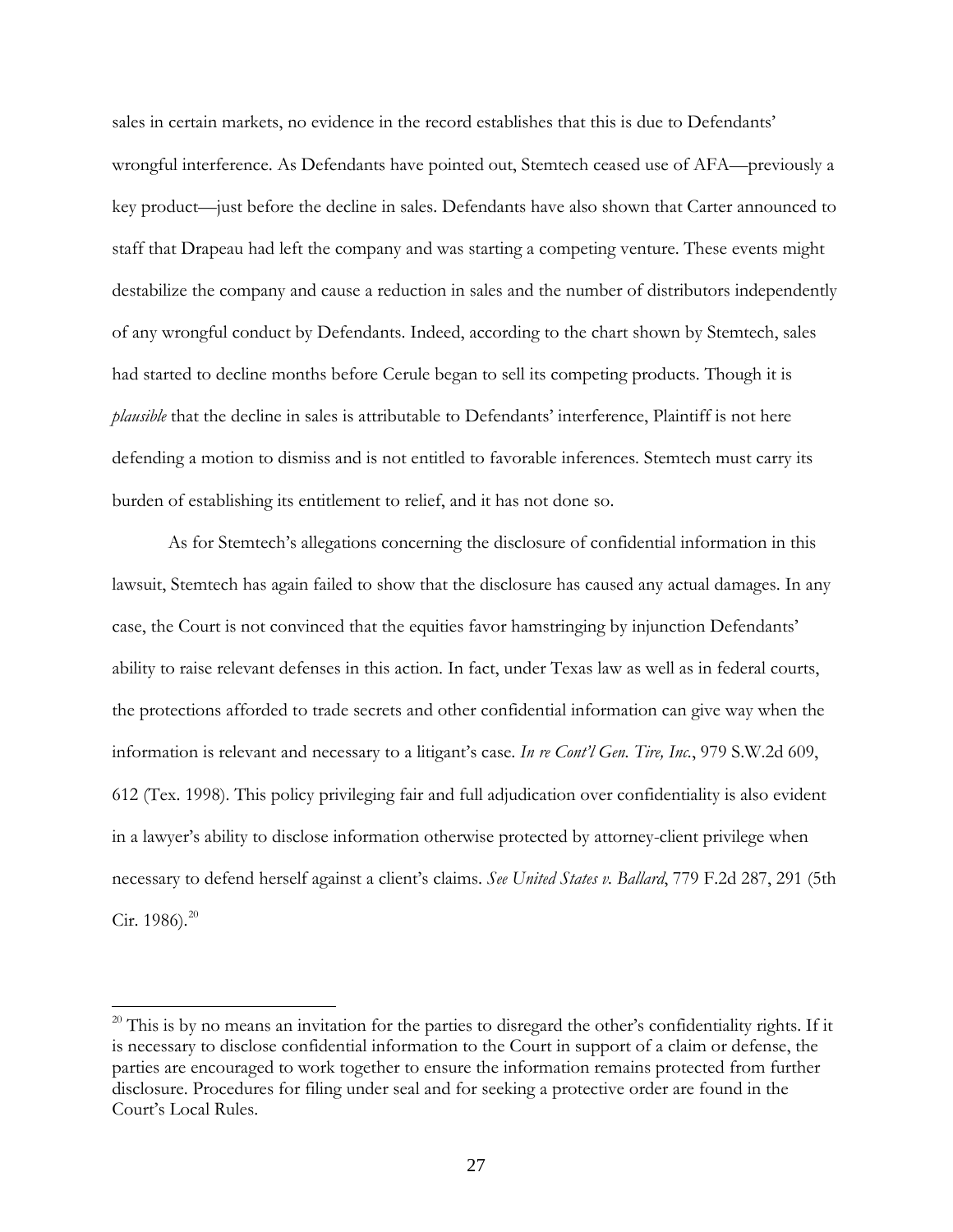Turning now to the arguments raised in the briefing only, Stemtech's allegations concerning Defendants' interference with its suppliers span a single sentence. (See Appl. Prelim. Inj. 15 ("Further, Drapeau is targeting Stemtech's suppliers to break their contracts in favor of Cerule.")). These allegations again concern Drapeau's competition—conduct that does not typically support tort liability. Further, Stemtech has not demonstrated that Drapeau's activities have caused injury. Stemtech has only identified two or three suppliers that were allegedly the target of Defendants' interference. The record shows that Stemtech owes these suppliers money, and any disruption of business relationships could just as likely stem from that as from the actions of Defendants.

The allegations concerning Stemtech's credit card processors and banks receive absolutely no explanation in Stemtech's briefing and were not addressed at the hearing. Gleaning from the record, the issue becomes clearer. Stemtech alleges that Defendant Newman, CEO of Cerule, called Stemtech's bank and informed the bank that Stemtech owed Cerule money and that Cerule would no longer supply Stemtech with its key product which would put Stemtech out of business. The bank thereafter raised the interest rates on Stemtech's loans. Carter also alleges that someone associated with Defendants called the processor and informed the processor of the money Stemtech owes as a judgment creditor. The credit card processor thereafter informed Stemtech that it would place a hold on Stemtech's credit card income until it had built up a reserve of \$300,000.

Stemtech has not shown that the interest rate increased was proximately caused by Defendants' interference. The record indicates that the rate increase was part of a loan renegotiation requested by Stemtech to lower its monthly payments. (Carter Dep., Dkt. 49-3, 117:6–120:9). Stemtech's allegations concerning its credit card processor are based solely on speculation. (*Id.*  $122:2-124:25$ ).<sup>[21](#page-27-0)</sup>

<span id="page-27-0"></span> $21$  Carter conceded that a lawyer for a judgment creditor, not Defendants, contacted the credit card processor. He nonetheless insists that either Defendant Newman or non-party Jonathan Lester must have revealed the identity of the credit card processor to that lawyer. When asked the basis for his